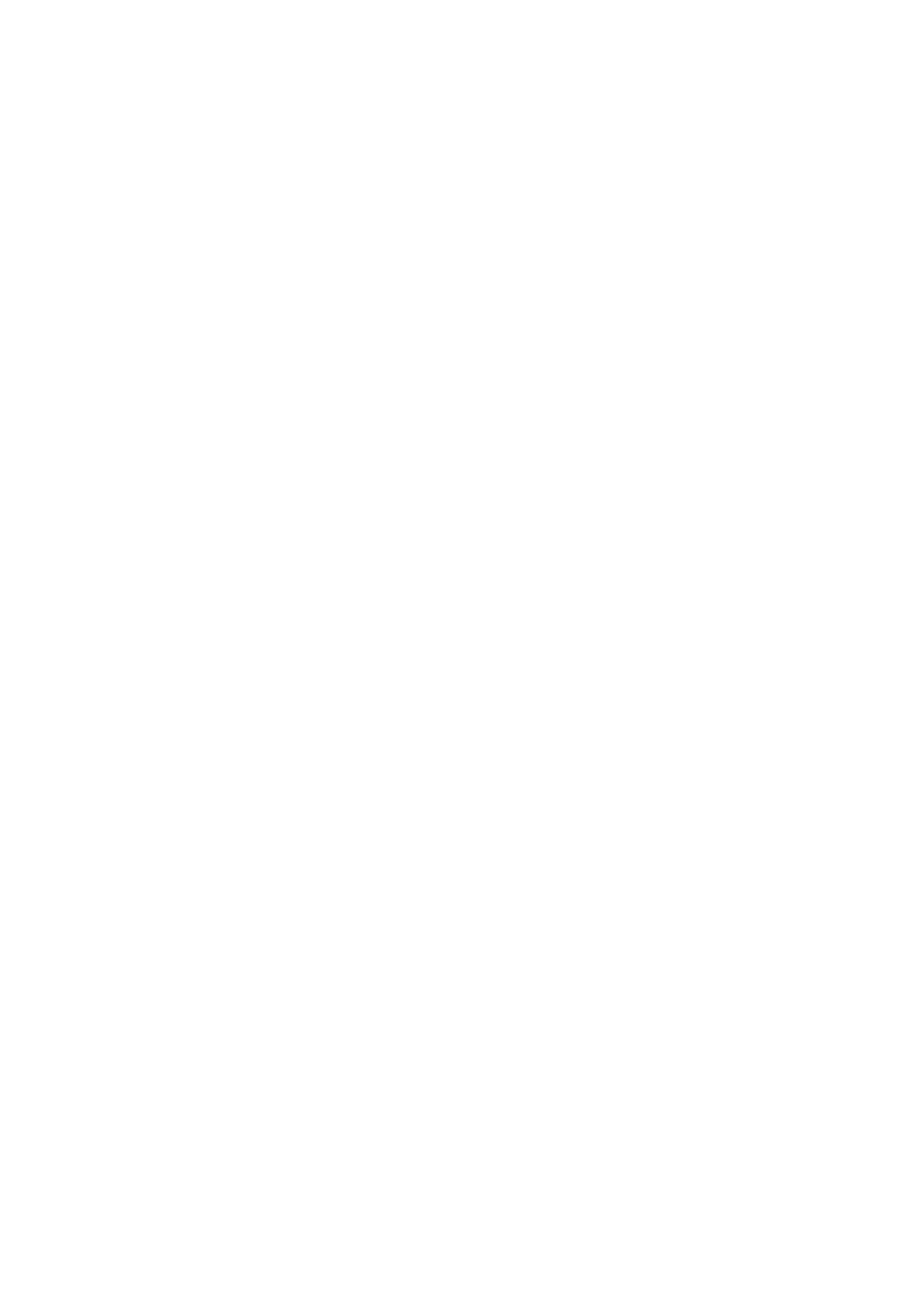## **LOCAL GOVERNMENT ACT 1995**

## SHIRE OF KOORDA

## **STANDING ORDERS LOCAL LAW 2017**

## ARRANGEMENT

#### Table of Contents

#### **PART 1—PRELIMINARY**

- 1.1 Citation
- 1.2 Commencement
- 1.3 Application
- 1.4 Interpretation
- 1.5 Repeal

#### **PART 2—CALLING AND CONVENING MEETINGS**

- 2.1 Ordinary and special Council meetings
- 2.2 Calling Council meetings
- 2.3 Convening Council meetings
- 2.4 Calling committee meetings
- 2.5 Public notice of meetings

## **PART 3—PRESIDING MEMBER AND QUORUM**

*Division 1—Who presides*

- 3.1 Who presides
- 3.2 When the Deputy President can preside
- 3.3 Who presides if no President or Deputy President
- 3.4 Election of Presiding Members and Deputy Presiding Members of committees
- 3.5 Functions of Deputy Presiding Members
- 3.6 Who acts if no Presiding Member

#### *Division 2—Quorum*

- 3.7 Quorum for meetings
- 3.8 Quorum to be present
- 3.9 Procedure where no quorum to begin a meeting
- 3.10 Procedure where quorum not present during a meeting
- 3.11 Debate on motion to be resumed
- 3.12 Names to be recorded

## **PART 4—BUSINESS OF A MEETING**

- 4.1 Business to be specified in agenda
- 4.2 Meeting to proceed to business
- 4.3 Order of business
- 4.4 Leave of absence
- 4.5 Petitions
- 4.6 Confirmation of minutes
- 4.7 Announcements by the President
- 4.8 Correspondence
- 4.9 Reports
- 4.10 Motions of which previous notice has been given
- 4.11 Representation on external bodies
- 4.12 Urgent business
- 4.13 Closure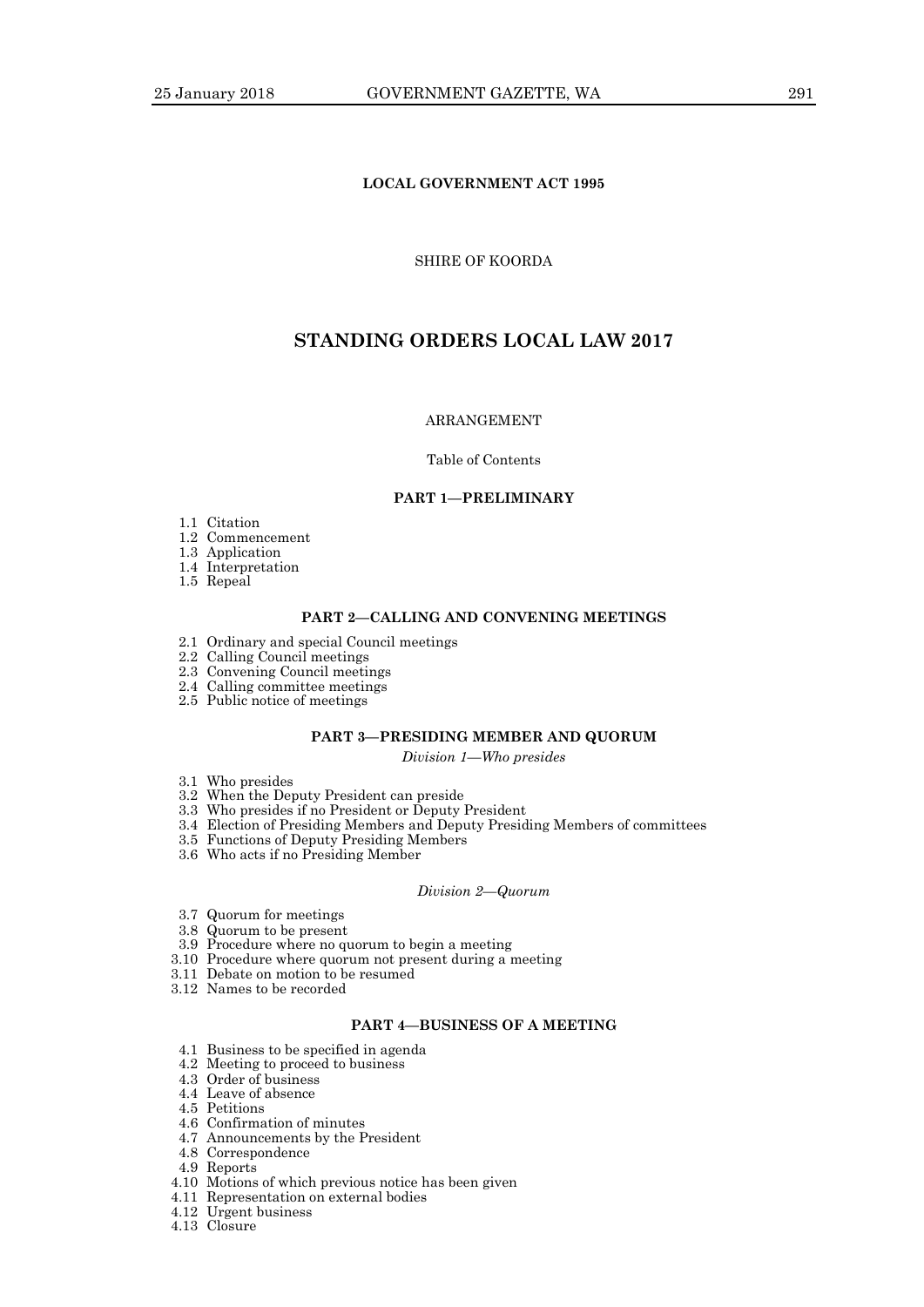#### **PART 5—PUBLIC PARTICIPATION**

- 5.1 Meetings generally open to the public
- 5.2 Meetings not open to the public
- 5.3 Question time for the public
- 5.4 Question time for the public at certain meetings
- 5.5 Minimum question time for the public
- 5.6 Procedures for question time for the public
- 5.7 Other procedures for question time for the public
- 5.8 Distinguished visitors
- 5.9 Deputations
- 5.10 Presentations
- 5.11 Attending Committee meetings as an observer
- 5.12 Public Inspection of agenda materials
- 5.13 Public access to unconfirmed minutes of meetings
- 5.14 Confidentiality of information withheld
- 5.15 Recording of proceedings
- 5.16 Prevention of disturbance

## **PART 6—DISCLOSURE OF INTERESTS**

- 6.1 Disclosure of members' financial and proximity interests
- 6.2 Meeting to be informed of financial and proximity interests
- 6.3 Disclosing member not to participate
- 6.4 When disclosing members can participate
- 6.5 Invitation to return to provide information
- 6.6 Substitution of deputy at Committee meetings
- 6.7 Disclosure by members who are observers at Committee meetings
- 6.8 Disclosure of impartiality interests
- 6.9 On-going disclosure required
- 6.10 Approval by Minister to be recorded

#### **PART 7—CONDUCT OF MEMBERS**

- 7.1 Members to be in their proper places
- 7.2 Titles to be used
- 7.3 Respect to the Presiding Member
- 7.4 Members to indicate their intention to speak
- 7.5 Priority of speaking
- 7.6 Presiding Member may take part in debates
- 7.7 Relevance
- 7.8 Speaking twice
- 7.9 Duration of speeches
- 7.10 No speaking after conclusion of debate
- 7.11 No interruption
- 7.12 Personal explanations
- 7.13 No reopening of discussion
- 7.14 No adverse reflection on decision
- 7.15 Offensive Language
- 7.16 Withdrawal of offensive language

## **PART 8—PRESERVING ORDER**

- 8.1 Presiding Member to preserve order
- 8.2 Points of order
- 8.3 Procedures on a point of order
- 8.4 Calling attention to breach
- 8.5 Ruling by the Presiding Member
- 8.6 Continued breach of order
- 8.7 Right of Presiding Member to adjourn

## **PART 9—MOTIONS AND AMENDMENTS**

- 9.1 Recommendations in reports
- 9.2 Adoption of recommendations en bloc
- 9.3 Motions
- 9.4 Motions to be seconded
- 9.5 Unopposed motions
- 9.6 Withdrawing motions
- 9.7 One motion at a time
- 9.8 Permissible motions on recommendation from Committee
- 9.9 Amendments

## **PART 10—DEBATE OF MOTIONS**

- 10.1 Order of call in debate
- 10.2 Limit of debate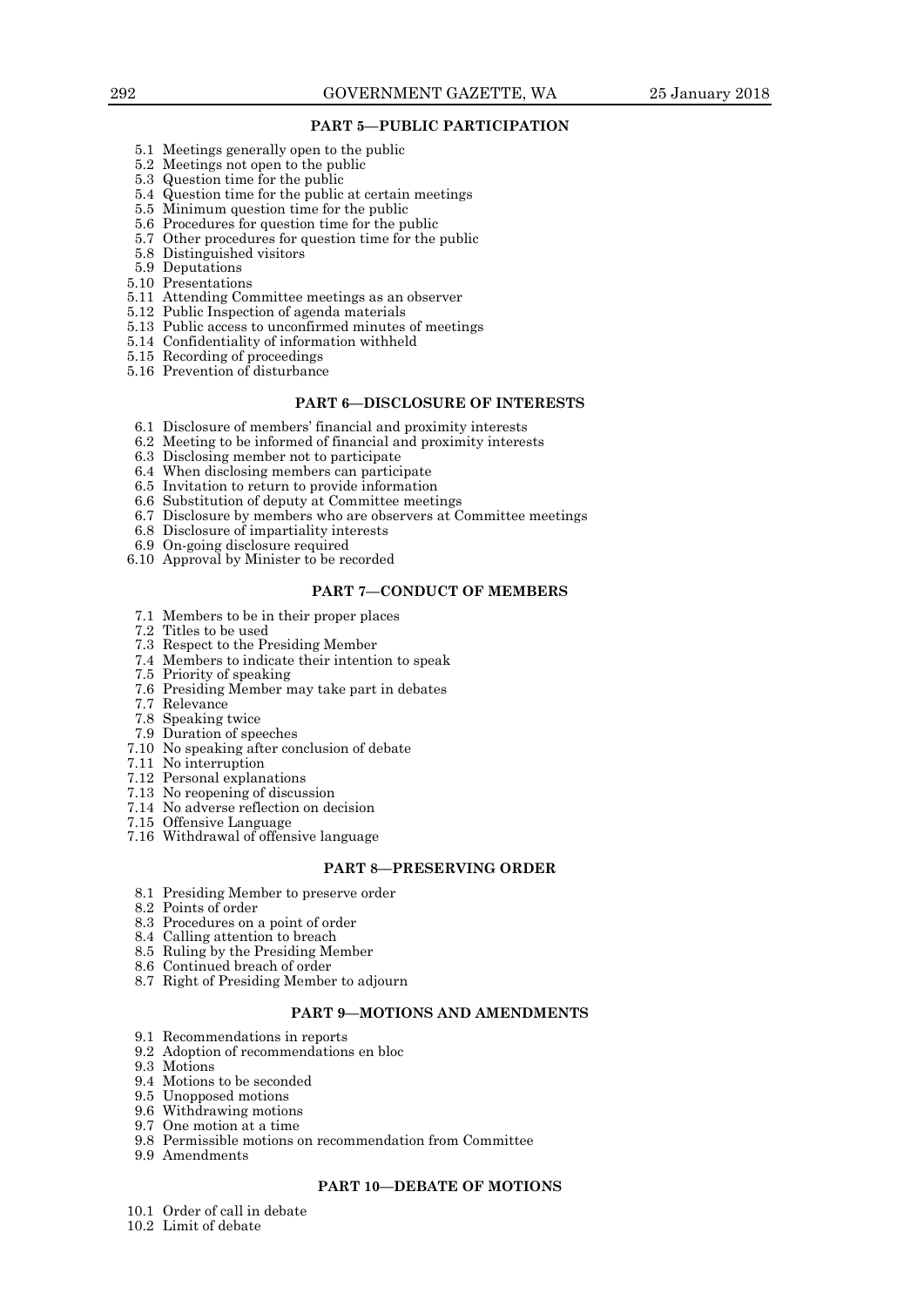- 10.3 Member may require motion to be read
- 10.4 Consent of seconder required for alteration
- 10.5 Order of amendments
- 10.6 Form of an amendment
- 10.7 Amendment must not negate original motion
- 10.8 Relevance of amendments
- 10.9 Mover of motion may speak on amendment
- 10.10 Effect of an amendment
- 10.11 Withdrawal of motion or amendment
- 10.12 Right of reply

#### **PART 11—PROCEDURAL MOTIONS**

- 11.1 Permissible procedural motions
- 11.2 No debate on procedural motions
- 11.3 Who may move
- 11.4 Procedural motions—right of reply on substantive motion
- 11.5 Meeting to proceed to the next business
- 11.6 Debate to be adjourned
- 11.7 Meeting now adjourn
- 11.8 Motion to be put
- 11.9 Member to be no longer heard
- 11.10 Ruling of the Presiding Member to be disagreed with
- 11.11 The motion be deferred—effect of motion

## **PART 12—VOTING**

- 12.1 Motion—when put
- 12.2 Voting
- 12.3 Majorities required for decisions
- 12.4 Method of taking vote

## **PART 13—REVOKING OR CHANGING DECISIONS**

- 13.1 Requirements to revoke or change decisions
- 13.2 Limitations on powers to revoke or change decisions
- 13.3 Implementing a decision

## **PART 14—ESTABLISHMENT AND MEMBERSHIP OF COMMITTEES**

- 14.1 Establishment of committees
- 14.2 Types of committees
- 14.3 Delegation of some powers and duties to certain committees
- 14.4 Limits on delegation of powers and duties to certain committees
- 14.5 Appointment of committee members
- 14.6 Tenure of committee membership
- 14.7 Resignation of committee members
- 14.8 Register of delegations to committees
- 14.9 Committees to report

## **PART 15—PROCEDURAL MATTERS**

- 15.1 Presiding Member to ensure compliance
- 15.2 Suspension of standing orders
- 15.3 Cases not provided for in standing orders
- 15.4 Electors' meetings
- 15.5 Electors' meetings—standing orders apply
- 15.6 Restriction on voting and speaking at electors' meetings
- 15.7 Penalty for contravention of this local law
- 15.8 Who can prosecute

## **PART 16—COMMON SEAL**

- 16.1 Custody of the Common Seal
- 16.2 Use of Common Seal

## **SCHEDULE 1—PETITION TO THE SHIRE OF KOORDA**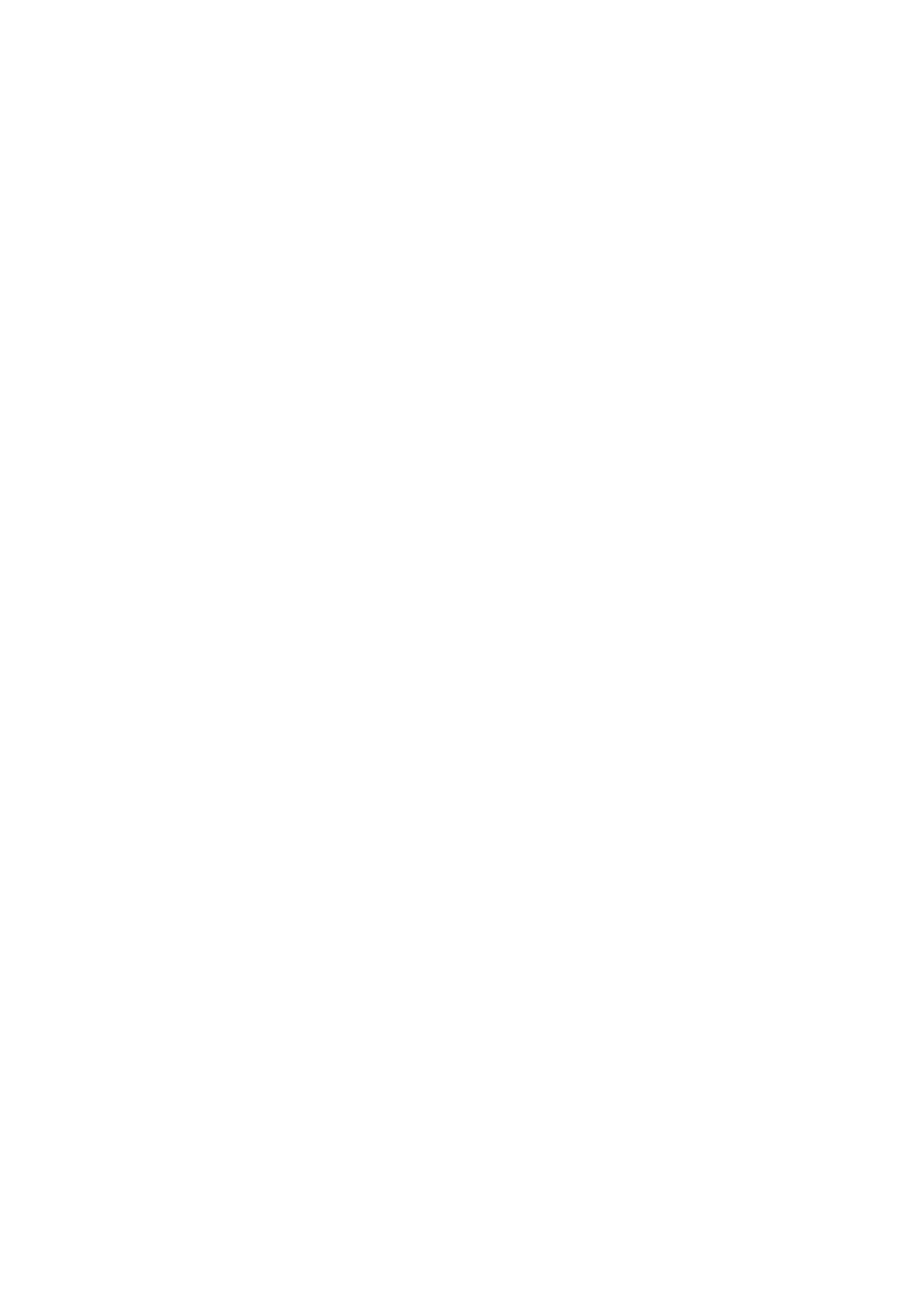## **LOCAL GOVERNMENT ACT 1995**

## SHIRE OF KOORDA

## **STANDING ORDERS LOCAL LAW 2017**

Under the powers conferred by the *Local Government Act 1995* and under all other relevant powers, the Council of the Shire of Koorda resolved on 20 December 2017 to make the following local law.

## **PART 1—PRELIMINARY**

## **1.1 Citation**

This local law may be cited as the *Shire of Koorda Standing Orders Local Law 2017*.

#### **1.2 Commencement**

This local law come into operation 14 days after the date of its publication in the *Government Gazette*.

#### **1.3 Application**

All meetings of the Council, Committees and the electors are to be conducted in accordance with the Act, the Regulations and this local law.

#### **1.4 Interpretation**

(1) In this Local Law, unless the contrary otherwise requires—

*absolute majority* has the meaning given to it in the Act;

*75% majority* has the meaning given to it in the Act;

#### *Act* means the *Local Government Act 1995*;

*CEO* means the Chief Executive Officer of the Local Government;

*committee* means a committee of the Council established under section 5.8 of the Act;

*committee meeting* means a meeting of a committee;

*Common Seal* means the Common Seal of the local government;

*Council* means the Council of the local government;

*Councillor* has the same meaning as is given to it in the Act;

*deputation* means a verbal submission at a Council or Committee meeting on an agenda item made by a person who has a direct interest in the agenda item;

*Deputy President* means the Deputy President of the local government;

*District* means the Shire of Koorda;

*employee* means an employee of the local government;

*external body* includes—

a Regional Council;

an incorporated or unincorporated association;

a trust;

a tribunal;

a government agency, instrumentality, board or committee; and

any other external body,

to which the local government is entitled, or has been invited, to provide a representative;

*implement*, in relation to a decision, includes—

communicate notice of the decision to a person affected by, or with an interest in, the decision; and

take other action to give effect to the decision;

*local government* means the Shire of Koorda;

*meeting* means a meeting of the Council or a committee, as the context requires;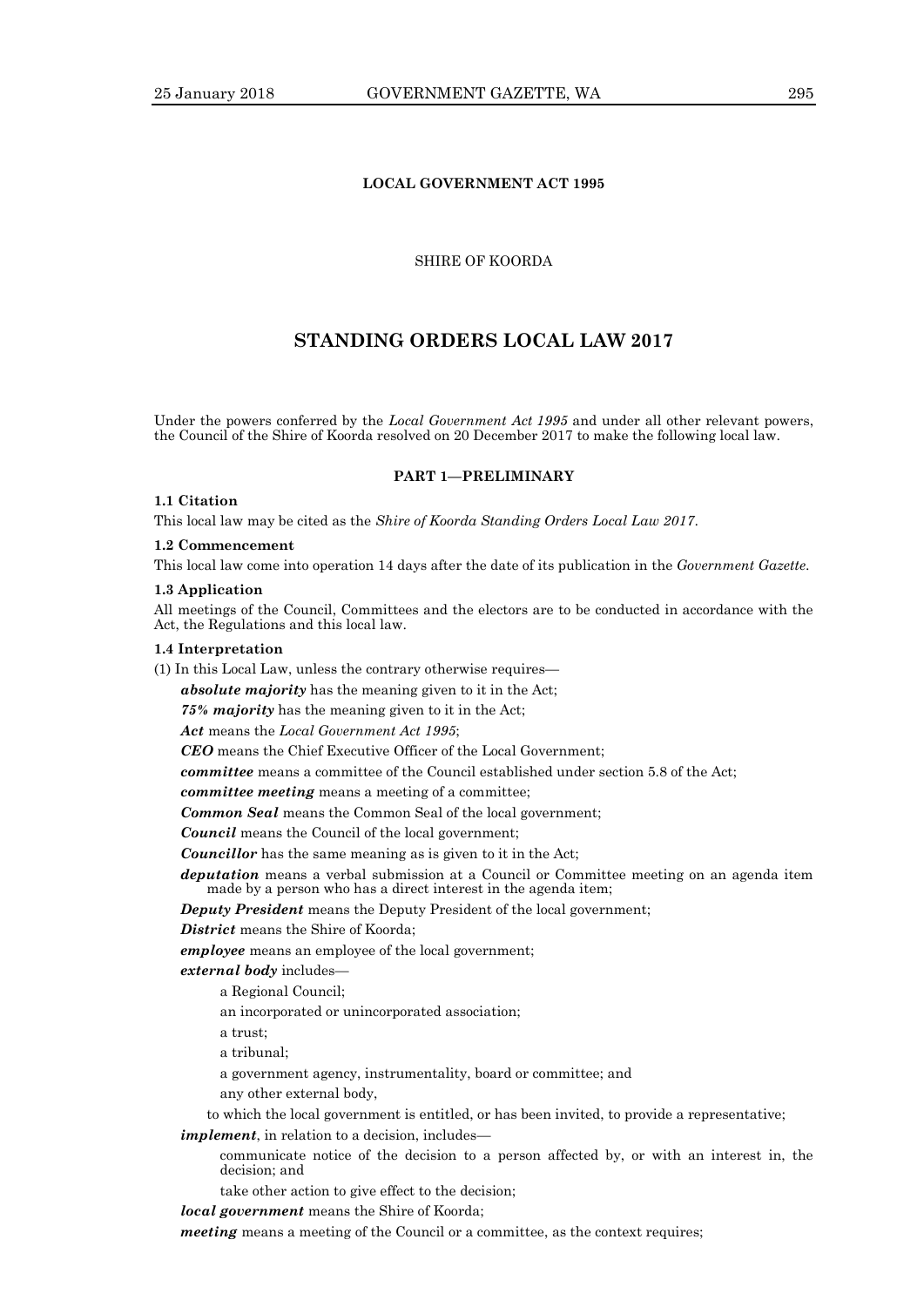*member*—

in relation to the Council, means the President or a Councillor; and

in relation to a Committee, means a member of the Committee;

*Minister* means the Minister responsible for administering the Act;

*Officer* means an officer of the local government;

*President* means the President of the Local Government—

*Presiding Member* means—

- (a) in respect of the Council, the person presiding under section 5.6 of the Act; and
- (b) in respect of a committee, the person presiding under sections 5.12, 5.13, and 5.14 of the Act;
- *primary motion* means an original motion as amended, but does not include an amendment motion or a procedural motion;

*Regulations* means the *Local Government (Administration) Regulations 1996*;

- *Rules of Conduct Regulations* means the *Local Government (Rules of Conduct) Regulations 2007*;
- *revocation motion* means a motion to revoke or change a decision made at a Council or Committee meeting;

*Schedule* means a schedule of this local law.

*simple majority* means more than 50% of the members present and voting; and,

- *standing orders* means the meeting procedures and/or rules on the conduct and behaviour of persons at a meeting of the Council, Committee or electors;
- *substantive motion* means an original motion or an original motion as amended, but does not include an amendment or a procedural motion; and

*urgent business* means business dealt with in accordance with clause 4.12.

(2) Unless otherwise defined in these Local Laws, the terms and expressions used in these Local Laws are to have the meaning given to them in the Act and Regulations.

#### **1.5 Repeal**

The Shire of Koorda Local Law Relating to Standing Orders published in the *Government Gazette* on 25 September 1998 is repealed.

## **PART 2—CALLING AND CONVENING MEETINGS**

#### **2.1 Ordinary and special Council meetings**

(1) Ordinary and special Council meetings are dealt with in the Act.

(2) An ordinary meeting of the Council, held on a monthly basis or otherwise as determined by the Council, is for the purpose of considering and dealing with the ordinary business of the Council.

(3) A special meeting of the Council is held for the purpose of considering and dealing with Council business that is urgent, complex in nature, for a particular purpose or confidential.

#### **2.2 Calling Council meetings**

The calling of Council meetings is dealt with in the Act.

#### **2.3 Convening Council meetings**

(1) The convening of a Council meeting is dealt with in the Act.

(2) Subject to subclause (3), the CEO is to give at least 72 hours notice, for the purposes of section 5.5, in convening a special meeting of the Council.

(3) Where, in the opinion of the President or at least one-third of the Members, there is a need to meet urgently, the CEO may give a lesser period of notice of a special Council meeting.

#### **2.4 Calling committee meetings**

The CEO is to call a meeting of any committee when requested by the President, the Presiding Member of a committee or any two members of that committee or by giving each member at least 72 hours' notice of the date, time, place and an agenda for the meeting.

#### **2.5 Public notice of meetings**

Public notice of meetings is dealt with in the Regulations.

### **PART 3—PRESIDING MEMBER AND QUORUM**

*Division 1—Who presides*

#### **3.1 Who presides**

Who presides at a Council meeting is dealt with in the Act.

#### **3.2 When the Deputy President can preside**

When the Deputy President can preside is dealt with in the Act.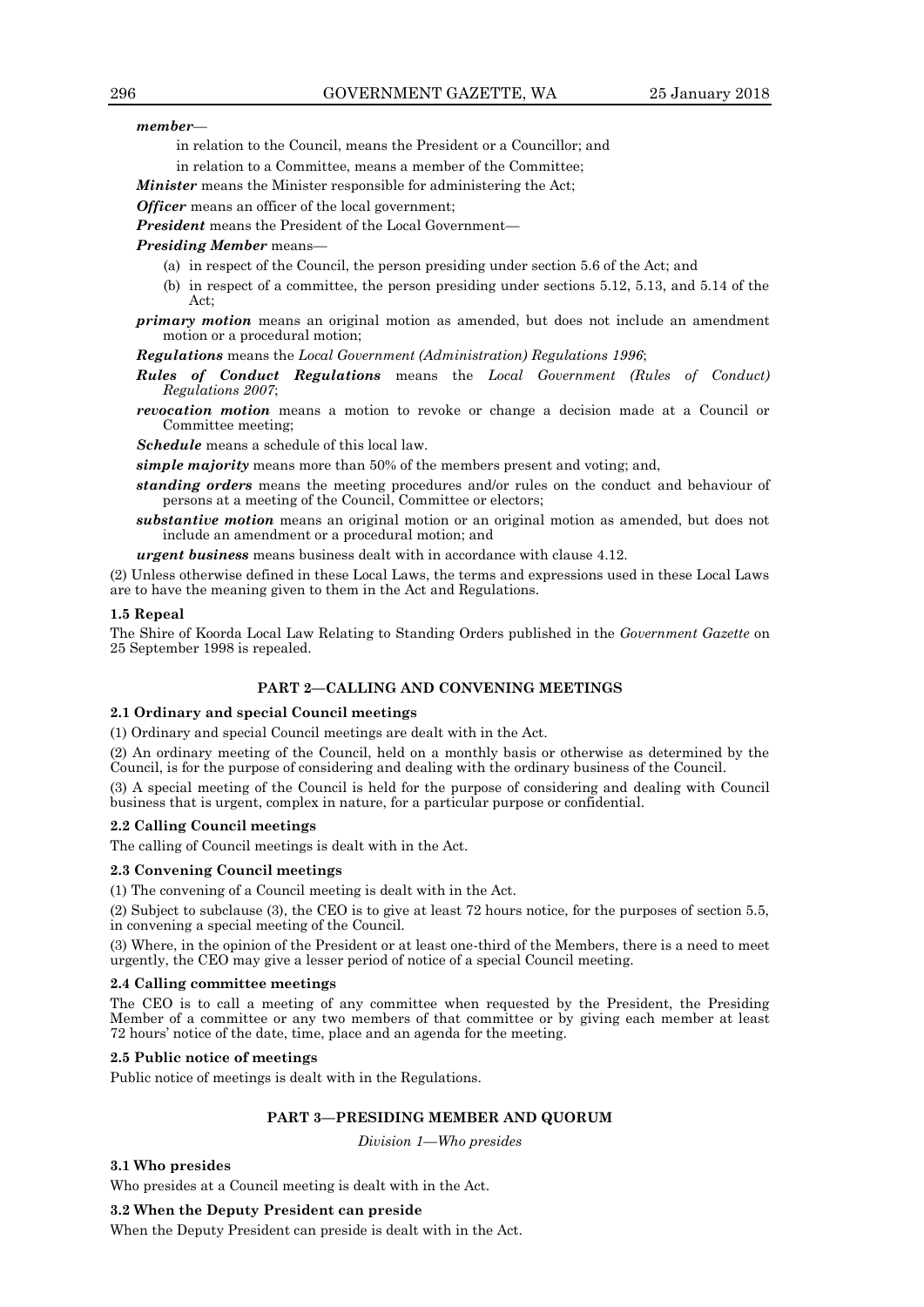### **3.3 Who presides if no President or Deputy President**

Who presides if there is no President or Deputy President is dealt with in the Act.

#### **3.4 Election of Presiding Members and Deputy Presiding Members of committees**

The election of Presiding Members and Deputy Presiding Members of committees is dealt with in the Act.

## **3.5 Functions of Deputy Presiding Members**

The functions of Deputy Presiding Members are dealt with in the Act.

## **3.6 Who acts if no Presiding Member**

Who acts if no Presiding Member is dealt with in the Act.

#### *Division 2—Quorum*

#### **3.7 Quorum for meetings**

The quorum for meetings is dealt with in the Act.

#### **3.8 Quorum to be present**

The Council or a Committee is not to transact business at a meeting unless a quorum is present.

#### **3.9 Procedure where no quorum to begin a meeting**

The procedure where there is no quorum to begin a meeting is dealt with in the Regulations.

### **3.10 Procedure where quorum not present during a meeting**

(1) If at any time during a meeting a quorum is not present, the Presiding Member upon becoming aware of that fact is to suspend the proceedings of the meeting for up to 15 minutes.

(2) If a quorum is not present at the expiry of the period in subclause (a), the Presiding Member may suspend the proceedings of the meeting for a further period of up to 15 minutes or adjourn the meeting to a future time and date.

(3) A record is to be taken of all those who have spoken on the subject under consideration at the time of the adjournment.

#### **3.11 Debate on motion to be resumed**

(1) Where the debate on any motion is interrupted at a Council or Committee meeting which is adjourned under clause 3.10, that debate is to be resumed at the next meeting at the point where it was so interrupted.

(2) Where the interruption in subclause (1) occurs at an ordinary meeting the resumption is to be at the next ordinary meeting unless a special meeting is called earlier for the purpose.

(3) Where the interruption in subclause (1) is at a special meeting, the resumption is to be at the next special meeting called to consider the same business.

#### **3.12 Names to be recorded**

At any meeting—

- (a) at which there is not a quorum present; or
- (b) which is adjourned under clause 3.10,

the names of the Members then present are to be recorded in the minutes.

## **PART 4—BUSINESS OF A MEETING**

## **4.1 Business to be specified in agenda**

(1) No business is to be transacted at any ordinary meeting of the Council or Committee other than that specified in the agenda without the approval of the Presiding Member or a decision of the Council or Committee, except matters which the Act or this local law permits to be dealt with without notice.

(2) No business is to be transacted at a special meeting of the Council or Committee other than that specified in the agenda, and to which notice as to the purpose of the meeting has been given.

(3) No business is to be transacted at an adjourned meeting of the Council or a Committee other than that—

- (a) specified in the agenda of the meeting which had been adjourned; and
- (b) which remains unresolved,

except in the case of an adjournment to the next ordinary meeting of the Council or the Committee, when the business unresolved at the adjourned meeting is to be the first business to be considered at that ordinary meeting.

(4) Despite subclauses (1) to (3), the CEO may include on the agenda of a Council or Committee meeting in an appropriate place within the order of business any matter which must be decided, or which he or she considers is appropriate to be decided, by that meeting.

#### **4.2 Meeting to proceed to business**

A meeting is to proceed to business as soon after the time stated in the notice as a quorum is constituted.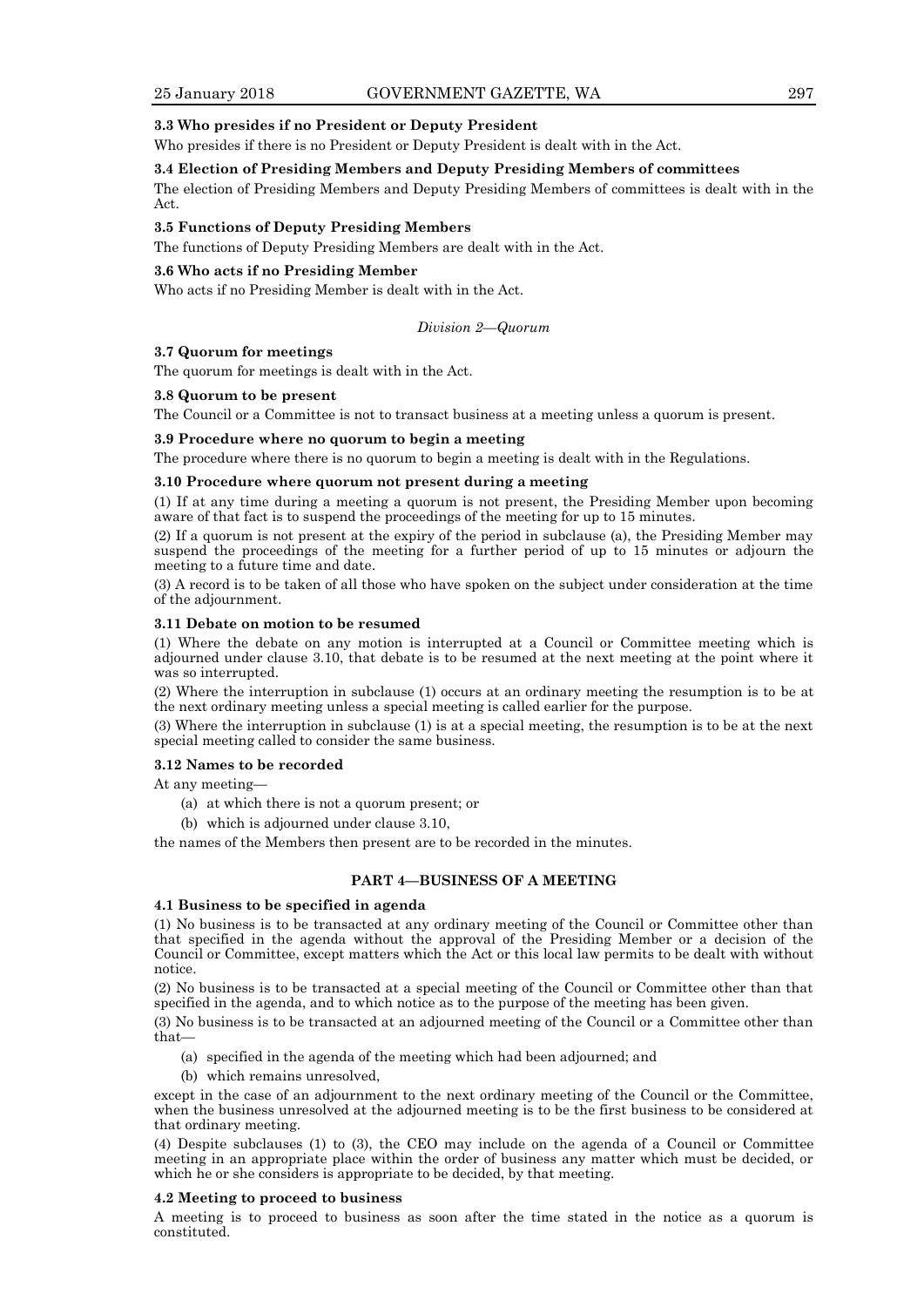## **4.3 Order of business**

(1) Unless otherwise decided by the Council the order of business at any ordinary meeting of the Council is to be as follows—

- 1. Declaration of Opening/Announcement of Visitors
- 2. Announcement of Visitors
- 3. Record of Attendance
	- 3.1 Record of Attendance
		- 3.2 Apologies
		- 3.3 Approved leave of absence
- 4. Public Question Time
	- 4.1 Response to previous public questions taken on notice
	- 4.2 Public question time
- 5. Applications for Leave of Absence
- 6. Declarations of interest
- 7. Petitions/deputations/presentations/delegates' reports
- 8. Confirmation of minutes
- 9. Announcements from the Presiding Member
- 10. Reports of Committees
- 11. Chief Executive Officers Report
	- 11.1 Governance and Administration
	- 11.2 Finance
	- 11.3 Law, Order and Public Safety
	- 11.4 Health and Building
	- 11.5 Education and Welfare
	- 11.6 Housing
	- 11.7 Community Amenities
	- 11.8 Recreation and Culture
	- 11.9 Transport
	- 11.10 Economic Services
	- 11.11 Other Property and Services
	- 11.12 Reserves
- 12. Elected member motions of which previous notice has been given
- 13. New business of an urgent nature introduced by decision of the meeting
- 14. Meeting closed to public
- 15. Date of next meeting
- 16. Closure

(2) Unless otherwise decided by the members present, the order of business at any special meeting of the Council or a committee meeting is to be the order in which that business stands in the agenda of the meeting.

(3) In determining the order of business for any meeting of the Council, the provisions of the Act and Regulations relating to the time at which public question time is to be held are to be observed.

## **4.4 Leave of absence**

The grant of leave of absence is dealt with in the Act.

## **4.5 Petitions**

(1) A petition received by a member or the CEO is to be presented to the next ordinary Council meeting.

(2) A petition to the Council is—

- (a) as far as practicable to be prepared in the form prescribed in the Schedule;
- (b) be addressed to the President and forwarded to a member or the CEO;
- (c) state the request on each page of the petition;
- (d) contain a summary of the reasons for the request; and
- (e) contain the name, address and signature of each elector making the request, and the date each elector signed;
- (f) to be respectful and temperate in its language.
- (3) The presentation of a petition is to be confined to the reading of the petition.
- (4) The only motions in respect of a petition that are in order are that—
	- (a) the petition be received;
	- (b) a report on the petition be prepared; or
	- (c) the petition be referred to a Committee.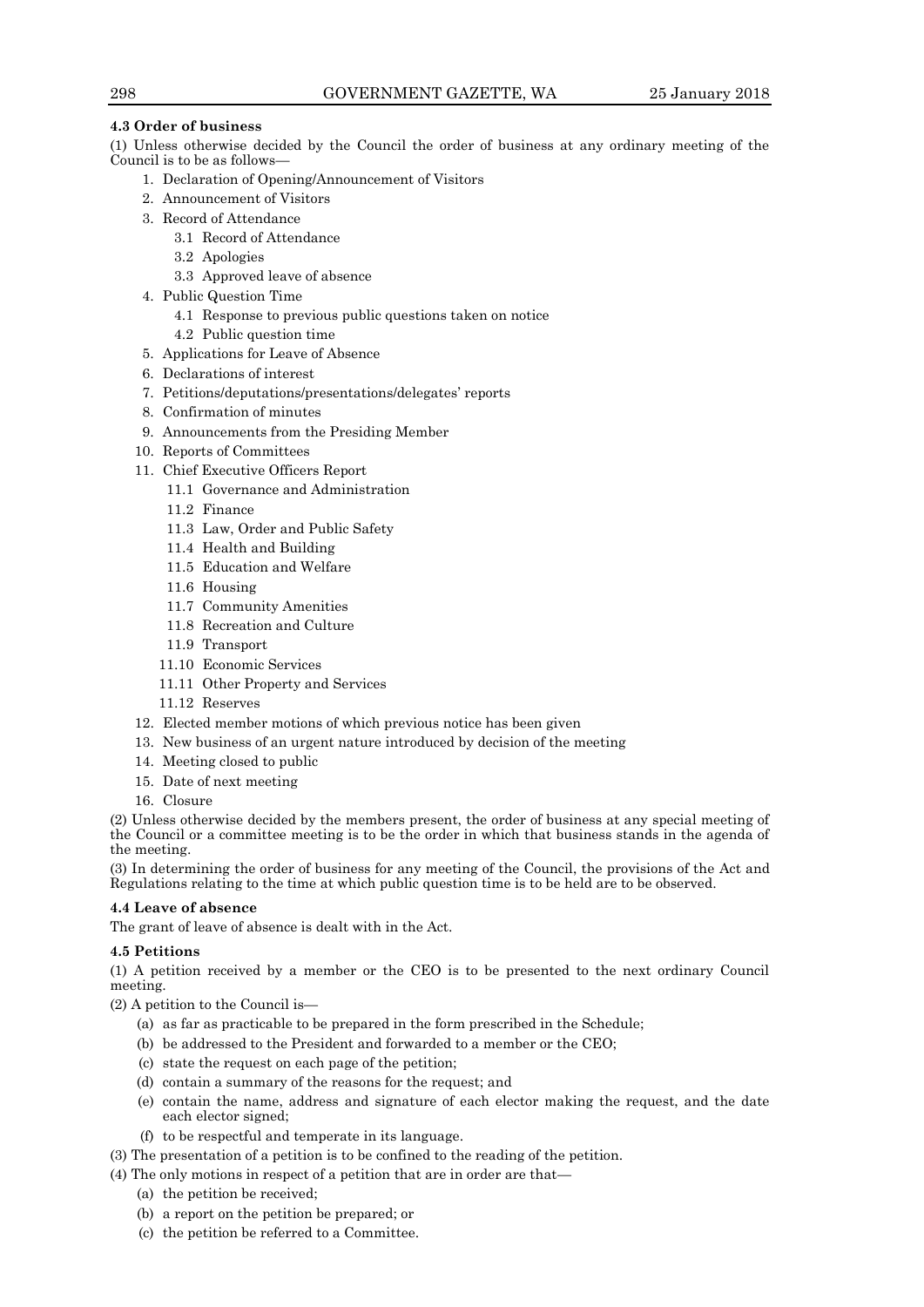## **4.6 Confirmation of minutes**

(1) Confirmation of minutes is dealt with in the Act.

(2) When minutes are being confirmed, discussion is not to be permitted other than discussion as to their accuracy as a record of the proceedings.

#### **4.7 Announcements by the President**

At any meeting of the Council the President may announce or raise any matter of interest or relevance to the business of the Council.

#### **4.8 Correspondence**

(1) Correspondence placed before a meeting of the Council or a Committee must relate to a matter on the agenda of the meeting.

(2) Correspondence may be placed before the Council or a Committee in the form of a summary that contains all relevant and material facts.

(3) Where correspondence contains a matter to be decided by the Council or the Committee, the CEO is, if the circumstances permit, to recommend a course of action to the Council or the Committee, or state the alternative.

(4) Correspondence placed before a meeting of the Council or a Committee is not to be the subject of discussion or questions from members.

#### **4.9 Reports**

(1) The functions of the CEO, including to advise the Council and Committees and implementing decisions, are dealt with in the Act.

(2) The CEO may prepare or cause to be prepared a report on an item that in the CEO's opinion requires consideration by the Council or the Committee, including any report of a late or urgent nature.

(3) Where a report has been prepared in accordance with subclause (2), the CEO is to deliver the report to members of the Council or the Committee (as the case may be) or, in the case of urgency or other special circumstances, table the report at the meeting.

(4) The CEO may, with the consent of the Presiding Member, withdraw an item or report listed in the agenda.

#### **4.10 Motions of which previous notice has been given**

(1) Unless the Act, Regulations or this local law otherwise provide, a member may raise at a meeting such business as he or she considers appropriate, in the form of a motion, of which notice has been given in writing to the CEO.

(2) A notice of motion under subclause (1) is to be signed by the member and given to the CEO at least 7 clear working days before the meeting at which the motion is to be moved.

(3) A notice of motion must relate to a matter for which the Council is responsible unless, in the opinion of the Presiding Member, the matter is one of significant public interest or importance.

(4) The CEO—

- (a) may with the concurrence of the Presiding Member, exclude from the agenda any notice of motion that they consider to be out of order; or
- (b) may after consultation with the member who gave notice of the motion, make such amendments to the form but not the substance to bring the notice of motion into due form; and
- (c) must provide relevant and material facts and circumstances pertaining to the notice of motion on matters such as policy, financial and legal implications.

(5) If a notice of motion is excluded under subclause  $(4)(a)$ , the CEO is to provide the reason for its exclusion to all members as soon as practicable.

(6) A notice of motion is not to be out of order merely because the proposal involved is considered to be objectionable by a member of Council.

(7) A motion of which notice has been given is to lapse unless—

- the member who gave notice, or another member authorised by him or her in writing, moves the motion when called on; or
- (b) the Council or Committee on a motion agrees to defer consideration of the motion to a later stage or date.

(8) If a notice of motion is given and lapses, a notice of motion in the same terms or to the same effect may be given for consideration at a subsequent meeting of the Council or Committee, but if the motion again lapses, the Council or Committee is not to consider a motion in the same terms or to the same effect at a subsequent meeting until at least 3 months have elapsed from the date of the meeting at which the motion last lapsed.

(9) For the purposes of clarification, where a notice of motion is moved and seconded at a meeting of the Council or Committee, it is to be treated as a primary motion.

#### **4.11 Representation on external bodies**

(1) Correspondence inviting the Council to submit a nomination for appointment to an external body is to be referred by the CEO to the Council or an appropriate Committee.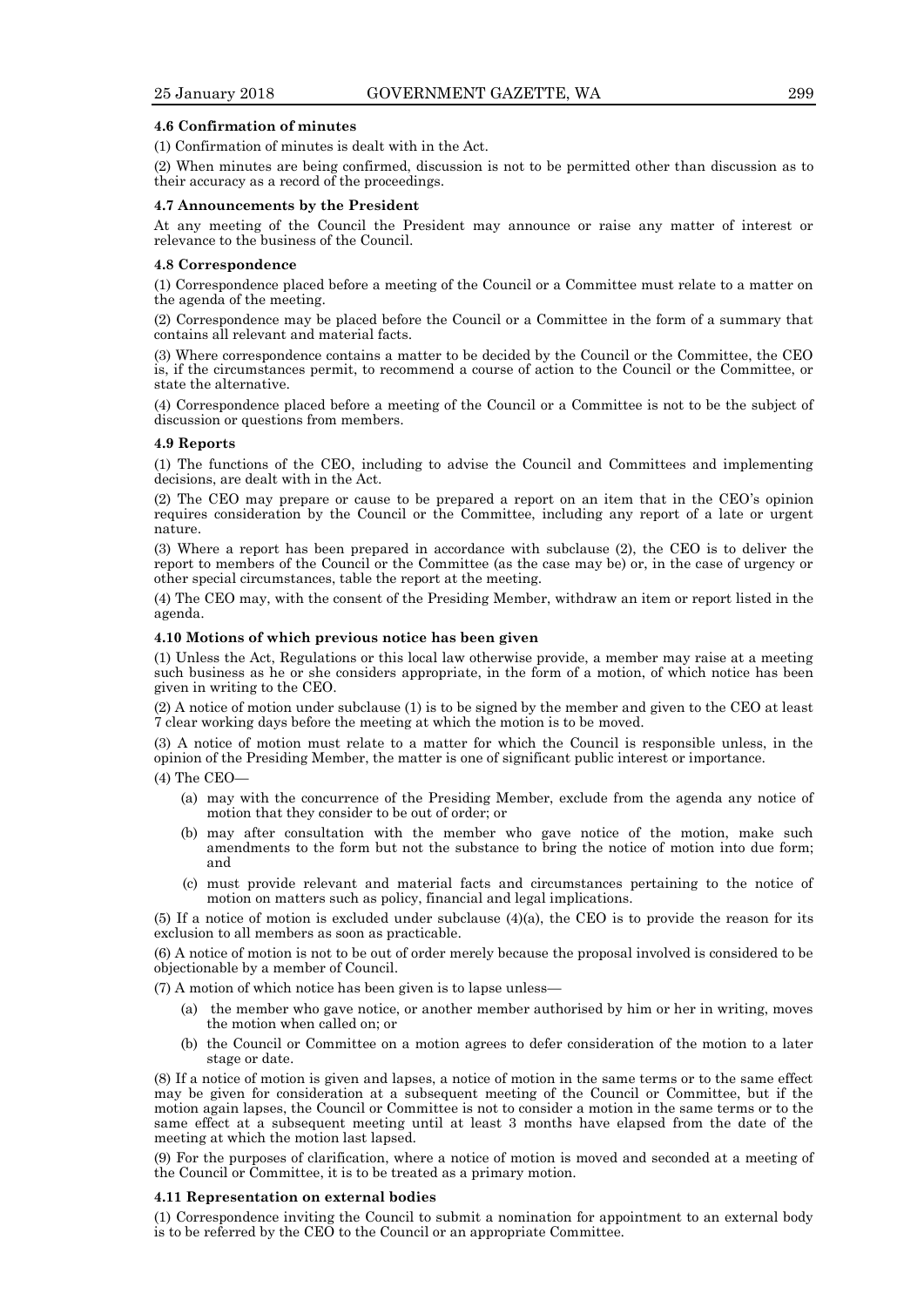(2) When speaking or voting on any item or business at a meeting of an external body, a member appointed to that body is to have regard to the decisions, policies and practices of the local government.

## **4.12 Urgent business**

(1) A member, at an ordinary meeting of the Council, may move a motion involving business that is not included in the agenda for that meeting if the Presiding Member has first consented to the business being raised because the Presiding Member considers that either—

- (a) the nature of the business is such that the business cannot await inclusion in the agenda for the next meeting; or
- (b) the delay in referring the business to the next meeting could have adverse legal or financial implications for the local government.

(2) If a member objects to a motion moved under subclause (1), the motion is to be of no effect unless it is agreed to by an absolute majority.

(3) Subclauses (1) and (2) do not apply to a revocation motion being considered as urgent business in accordance with clause 13.3.

#### **4.13 Closure**

At the conclusion of all business or when otherwise determined by the meeting, the Presiding Member is to declare the meeting closed and the closing time is to be recorded in the minutes of the meeting.

## **PART 5—PUBLIC PARTICIPATION**

#### **5.1 Meetings generally open to the public**

Meetings being generally open to the public is dealt with in the Act.

### **5.2 Meetings not open to the public**

(1) The CEO may, at any time, recommend that a meeting or part of a meeting be closed to members of the public.

(2) The Council or a Committee, in one or more of the circumstances dealt with in the Act, may at any time, by resolution, decide to close a meeting or part of a meeting.

(3) If a resolution under subclause (2) is carried—

- (a) the Presiding Member is to direct everyone to leave the meeting except—
	- (i) the members;
	- (ii) the CEO; and
	- (iii) any officer specified by the Presiding Member; and
- (b) the meeting is to be closed to the public until, at the conclusion of the matter justifying the closure of the meeting to the public, the Council or the Committee, by resolution, decides otherwise.

(4) A person who fails to comply with a direction under subclause (3)(a) may, by order of the Presiding Member, be removed from the meeting.

A resolution under this clause may be made without notice.

(6) Unless the Council or Committee resolves otherwise, once the meeting is reopened to members of the public, the Presiding Member is to ensure that any resolution of the Council or Committee made while the meeting was closed is to be read out including the details of any voting recorded.

#### **5.3 Question time for the public**

Question time for the public is dealt with in the Act.

#### **5.4 Question time for the public at certain meetings**

Question time for the public at certain meetings is dealt with in the Regulations.

#### **5.5 Minimum question time for the public**

Minimum question time for the public is dealt with in the Regulations.

#### **5.6 Procedures for question time for the public**

Procedures for question time for the public are dealt with in the Regulations.

## **5.7 Other procedures for question time for the public**

(1) Questions asked by the public are to relate to the business of the Council and are not to be in the form of a statement or a personal opinion.

(2) Unless determined otherwise under the Regulations, the procedure for the asking of and responding to questions raised by members of the public at a meeting shall be as follows—

- (a) a member of the public who raises a question during question time is to state their name and address;
- (b) it is preferred that questions be submitted in writing in which case they will be read out by the CEO but questions may be asked orally;
- (c) questions are to be answered by the Presiding Member or employee nominated by the Presiding Member;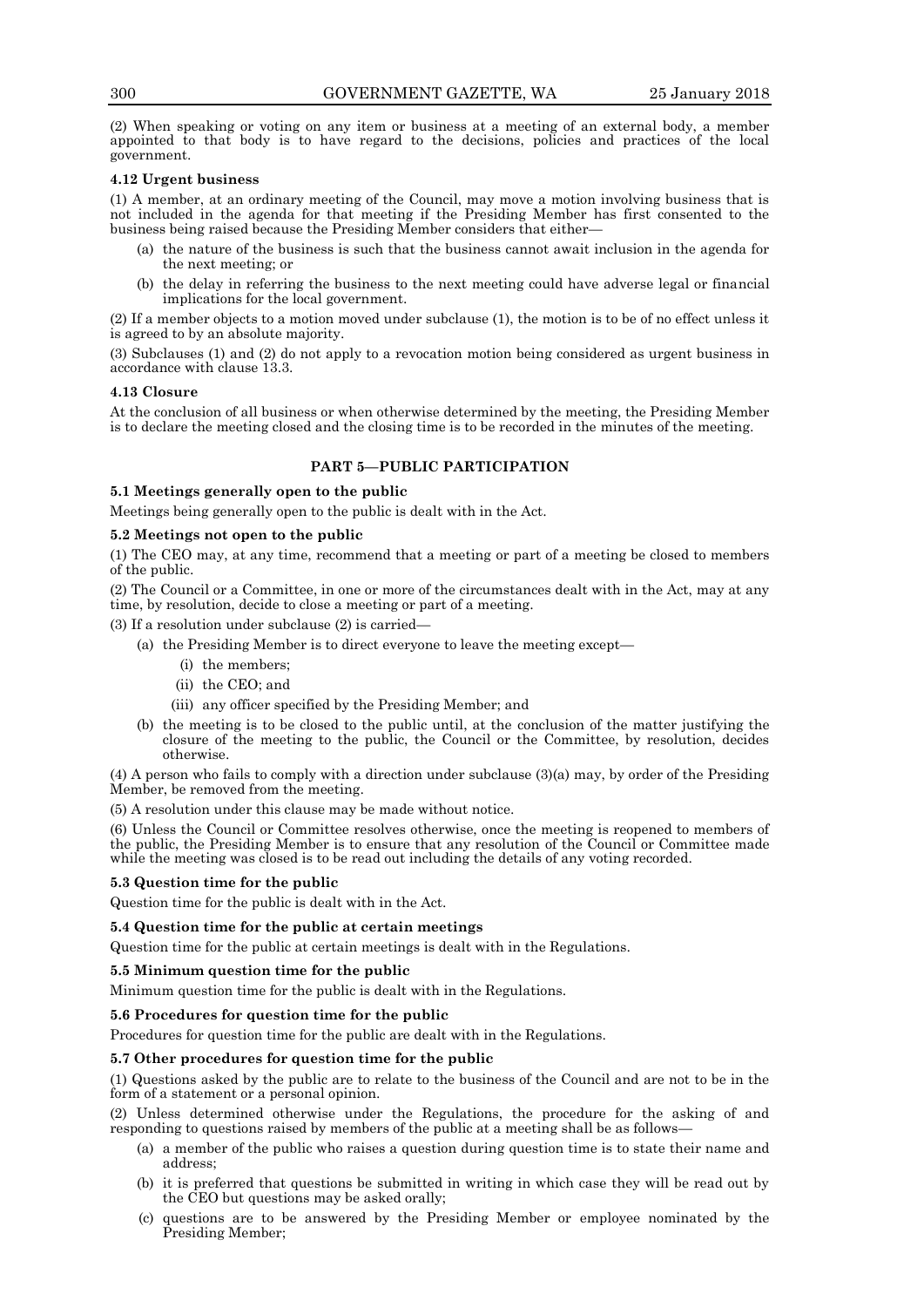- (d) questions may be taken on notice, at the determination of the Presiding Member, and the Presiding Member may determine that any complex question requiring research be answered only in writing;
- (e) no discussion of a question or answer is to take place by Council unless the Presiding Member has given permission to do so; and
- (f) when a question is taken on notice under subclause (d), a response is to be given to the member of the public in writing, and a copy is to be included in the agenda of the next meeting of the Council or Committee as the case requires.

(3) The Presiding Member may reject any question that may be deemed offensive towards, or reflect adversely upon, the character of any member of the Council or employee of the local government.

(4) Where a response to a question is given at a meeting, a summary of the question and the response is to be included in the minutes of the meeting.

(5) There is to be no public question time in meetings of Committees other than a Committee to which the Council has delegated a power or duty, or which is open to the public.

(6) A member of the public shall have two minutes to submit a question.

(7) The Council, by resolution, may agree to extend public question time.

## **5.8 Distinguished visitors**

If a distinguished visitor is present at a meeting of the Council or a Committee, the Presiding Member may—

- (a) invite the person to sit beside the Presiding Member or at the meeting table;
- (b) acknowledge the presence of the distinguished visitor at an appropriate time during the meeting; and
- (c) direct that the presence of the distinguished visitor be recorded in the minutes.

#### **5.9 Deputations**

(1) A deputation wishing to be received by the Council or a Committee must apply in writing to the CEO who is to forward the written request to the Presiding Member of the Council or relevant Committee.

(2) The Presiding Member may either approve the request, in which event the CEO is to invite the deputation to attend a meeting of the Council or relevant Committee, or may instruct the CEO to refer the request to the Council or the Committee to decide whether or not to receive the deputation.

(3) Unless the council resolves otherwise, a deputation invited to attend a Council meeting—

- (a) is not to exceed 5 persons, only 2 of whom may address the Council, although others may respond to specific questions from members;
- (b) is not to address the Council for a period exceeding 10 minutes without the agreement of the Council; and
- (c) additional members of the deputation may be allowed to speak with the leave of the Presiding Member.

(4) For the purpose of determining who may address the Council or relevant Committee on an issue, all those people either in favour of or opposed to an item are deemed to comprise a single deputation.

(5) Any matter which is the subject of a deputation to the Council is not to be decided by the Council until the deputation has completed its presentation.

#### **5.10 Presentations**

(1) In this clause, a *presentation* means the acceptance of a gift or an award by the Council on behalf of the Local Government or the community.

(2) A presentation may be made to the Council at a meeting only with the prior approval of the CEO.

#### **5.11 Attending Committee meetings as an observer**

(1) The President or a Councillor may attend any meeting of a Committee as an observer, even if the President or Councillor is not a member of that Committee.

(2) A deputy to a member of a Committee appointed under clause 14.5 may attend a meeting of that Committee as an observer, even if the deputy is not acting in the capacity of the member.

(3) The President or Councillor in the case of subclause (1), or deputy to a member attending a Committee meeting as an observer in the case of subclause (2)—

- (a) may, with the consent of the Presiding Member, speak, but cannot vote, on any motion before the Committee; and
- (b) must sit in the area set aside for observers separated from the Committee members.

### **5.12 Public Inspection of agenda materials**

Public inspection of agenda materials is dealt with in the Regulations.

#### **5.13 Public access to unconfirmed minutes of meetings**

Public access to unconfirmed minutes of Council and Committee meetings is dealt with in the Regulations.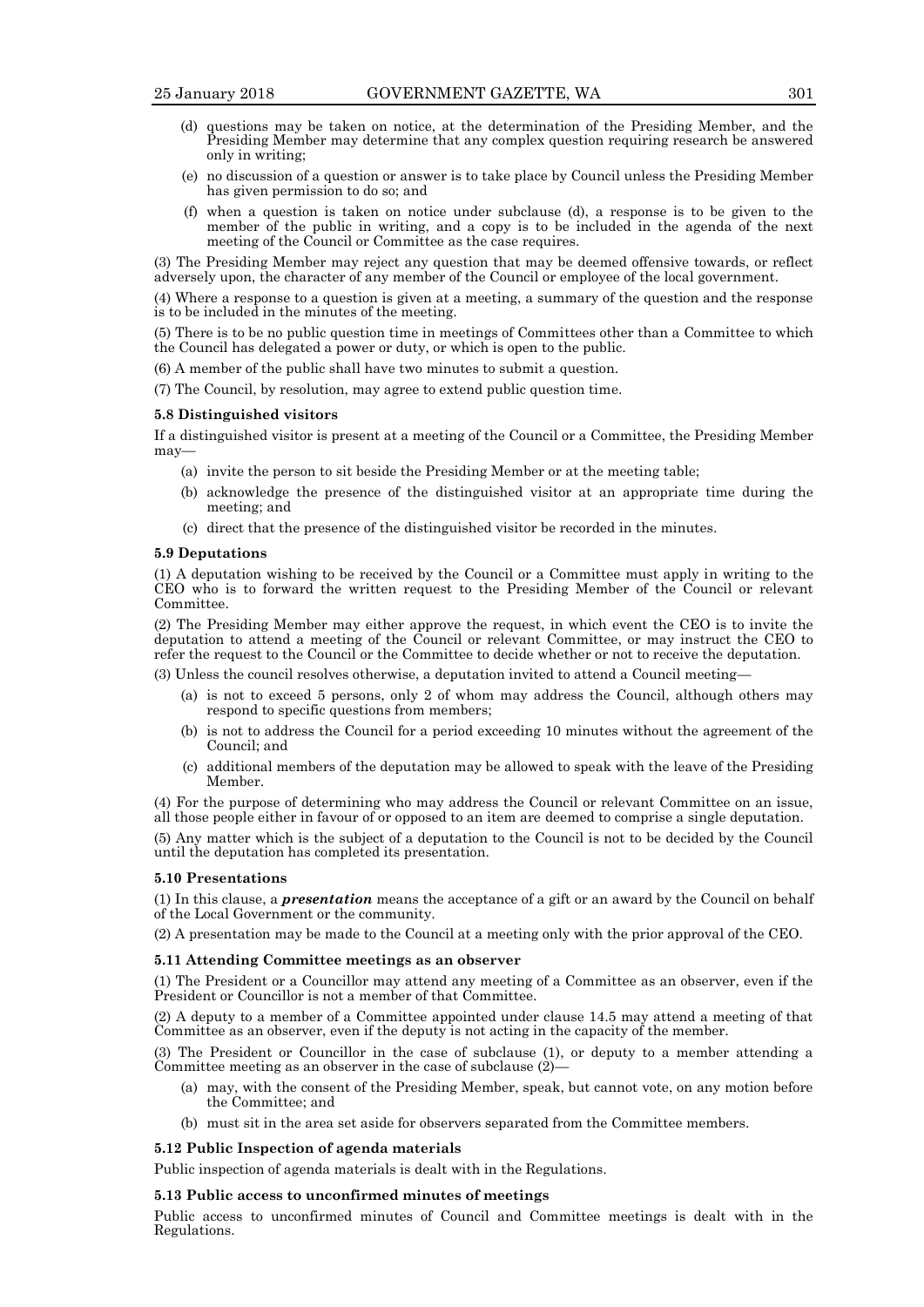## **5.14 Confidentiality of information withheld**

(1) Information withheld by the CEO from the public under the Regulations is to be—

- (a) identified in the agenda of a Council or Committee meeting under the item "Matters for which meeting may be closed";
- (b) marked "*Confidential*" in the agenda; and
- (c) kept confidential by officers and members until the Council resolves otherwise.

(2) A member or an employee who has—

- (a) confidential information under subclause (1); or
- (b) information that is provided or disclosed for the purposes of or during a meeting, or part of a meeting, that is closed to the public,

is not to disclose any of that information to any person other than another member or an employee to the extent necessary for the purpose of carrying out his or her duties.

(3) Subclause (2) does not prevent a member or employee from disclosing information—

- (a) at a closed meeting;
- (b) to the extent specified by the Council and subject to such other conditions as the Council determines;
- (c) that is already in the public domain;
- (d) to an officer of the Department;
- (e) to the Minister;
- (f) to a legal practitioner for the purpose of obtaining legal advice; or
- (g) if the disclosure is required or permitted by law.

## **5.15 Recording of proceedings**

(1) A person must not use any electronic, visual or audio recording device or instrument to record the proceedings of the Council or Committee unless the Presiding Member or CEO has given permission to do so.

(2) If the Presiding Member or CEO gives permission under subclause (1), he or she is to advise the meeting, immediately before the recording is commenced, that such permission has been given and the nature and extent of that permission.

## **5.16 Prevention of disturbance**

(1) A reference in this clause to a "person" is to a person other than a member.

(2) A person addressing the Council or a Committee must extend due courtesy and respect to the Council or Committee and the processes under which it operates and must comply with any direction by the Presiding Member.

(3) A person must not interrupt or interfere with the proceedings or any meeting of the Council or Committee, whether by expressing approval or dissent, by conversing or by any other means.

(4) A person shall ensure that his or her mobile telephone or audible pager is not switched on or used during any meeting of the Council.

(5) A person shall not behave in a manner that is contrary to section 75 of the Criminal Code.

(6) The Presiding Member may warn a person who fails to comply with this clause.

(7) If—

- (a) after being warned, the person again acts contrary to this clause, or to the direction; or
- (b) a person refuses or fails to comply with a direction by the Presiding Member,

the Presiding Member may expel the person from the meeting by ordering him or her to leave the meeting room.

(8) A person who is ordered to leave the meeting room and fails to do so may, by order of the Presiding Member be removed from the meeting room and, if the Presiding Member orders, from the premises.

## **PART 6—DISCLOSURE OF INTERESTS**

## **6.1 Disclosure of members' financial and proximity interests**

The disclosure of direct and indirect financial interests and proximity interests by members and employees is dealt with in the Act.

## **6.2 Meeting to be informed of financial and proximity interests**

Procedures for informing the meeting of disclosures in clause 6.1 are dealt with in the Act.

## **6.3 Disclosing member not to participate**

The participation at meetings of a member that has disclosed an interest in clause 6.1 is dealt with in the Act.

## **6.4 When disclosing members can participate**

The procedures for allowing participation in meetings of members disclosing an interest in clause 6.1 are dealt with in the Act.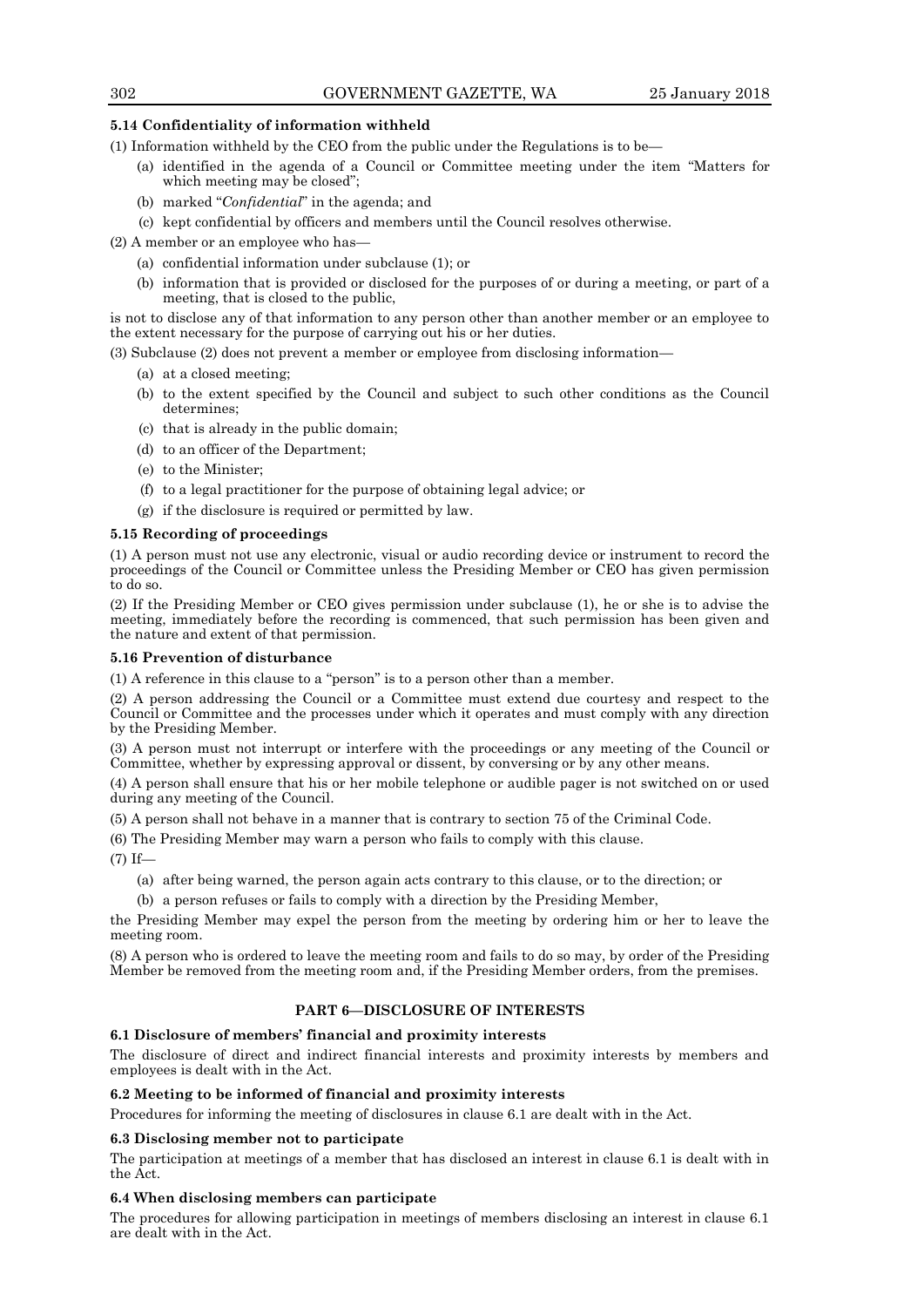#### **6.5 Invitation to return to provide information**

(1) Where a member has disclosed an interest in clause 6.1, and has departed from the Council Chamber or meeting room, the meeting may invite the member to return to provide information in respect of the matter or in respect of the member's interest in the matter.

(2) A member invited to return under subclause (1) must withdraw after providing the information.

#### **6.6 Substitution of deputy at Committee meetings**

Where a member discloses an interest on an item under clause 6.1 and withdraws from a meeting of a Committee, the Presiding Member may invite the disclosing member's deputy, if present, to participate as a member of the Committee in place of the disclosing member during the consideration of that item only.

#### **6.7 Disclosure by members who are observers at Committee meetings**

The obligation to disclose an interest in clause 6.1 is to apply to all members present at Committee meetings including a member attending a Committee meeting in the capacity of an observer.

#### **6.8 Disclosure of impartiality interests**

The disclosure of impartiality interests at meetings by the President and Councillors is dealt with in the Rules of Conduct Regulations.

#### **6.9 On-going disclosure required**

The obligation to disclose an interest under this Part applies in regard to each meeting at which the matter the subject of the interest arises.

#### **6.10 Approval by Minister to be recorded**

If the Minister approves of the participation in a meeting of a disclosing member, the conditions of the approval are to be recorded in the minutes of the meeting and the register of financial interests.

## **PART 7—CONDUCT OF MEMBERS**

#### **7.1 Members to be in their proper places**

(1) At the first meeting held after each ordinary elections day, the CEO is to allot by random draw, a position at the Council table to each Councillor and the Councillor is to occupy that position when present at meetings of the Council until such time as there is a call by a majority of Councillors for a re-allotment of positions.

(2) At meetings of the Council each member is to occupy the place assigned to that member within the Council Chamber.

#### **7.2 Titles to be used**

A speaker, when referring to the President, Deputy President or Presiding Member, or a Member or Officer, is to use the title of that person's office.

#### **7.3 Respect to the Presiding Member**

After the business of a Council has been commenced, a Member is not to enter or leave the meeting without first paying due respect to the Presiding Member.

#### **7.4 Members to indicate their intention to speak**

A Member of the Council who wishes to speak is to indicate his or her intention to speak by raising his or her hand or by another method agreed by the Council.

#### **7.5 Priority of speaking**

(1) Where two or more Members indicate, at the same time, their intention to speak, the Presiding Member is to decide which Member is entitled to be heard first.

(2) A decision of the Presiding Member under subclause (1) is not open to discussion or dissent.

(3) A Member is to cease speaking immediately after being asked to do so by the Presiding Member.

#### **7.6 Presiding Member may take part in debates**

The Presiding Member may take part in a discussion of any matter before the Council, subject to compliance with this Local Law.

#### **7.7 Relevance**

(1) A Member is to restrict his or her remarks to the motion or amendment under discussion, or to a personal explanation or point of order.

- (2) The Presiding Member, at any time, may—
	- (a) call the attention of the meeting to—
		- (i) any irrelevant, repetitious, offensive or insulting language by a Member; or
		- (ii) any breach of order by a Member; and
		- (b) direct that Member, if speaking, to discontinue his or her speech.

(3) A Member is to comply with the direction of the Presiding Member under subclause (2) by immediately ceasing to speak.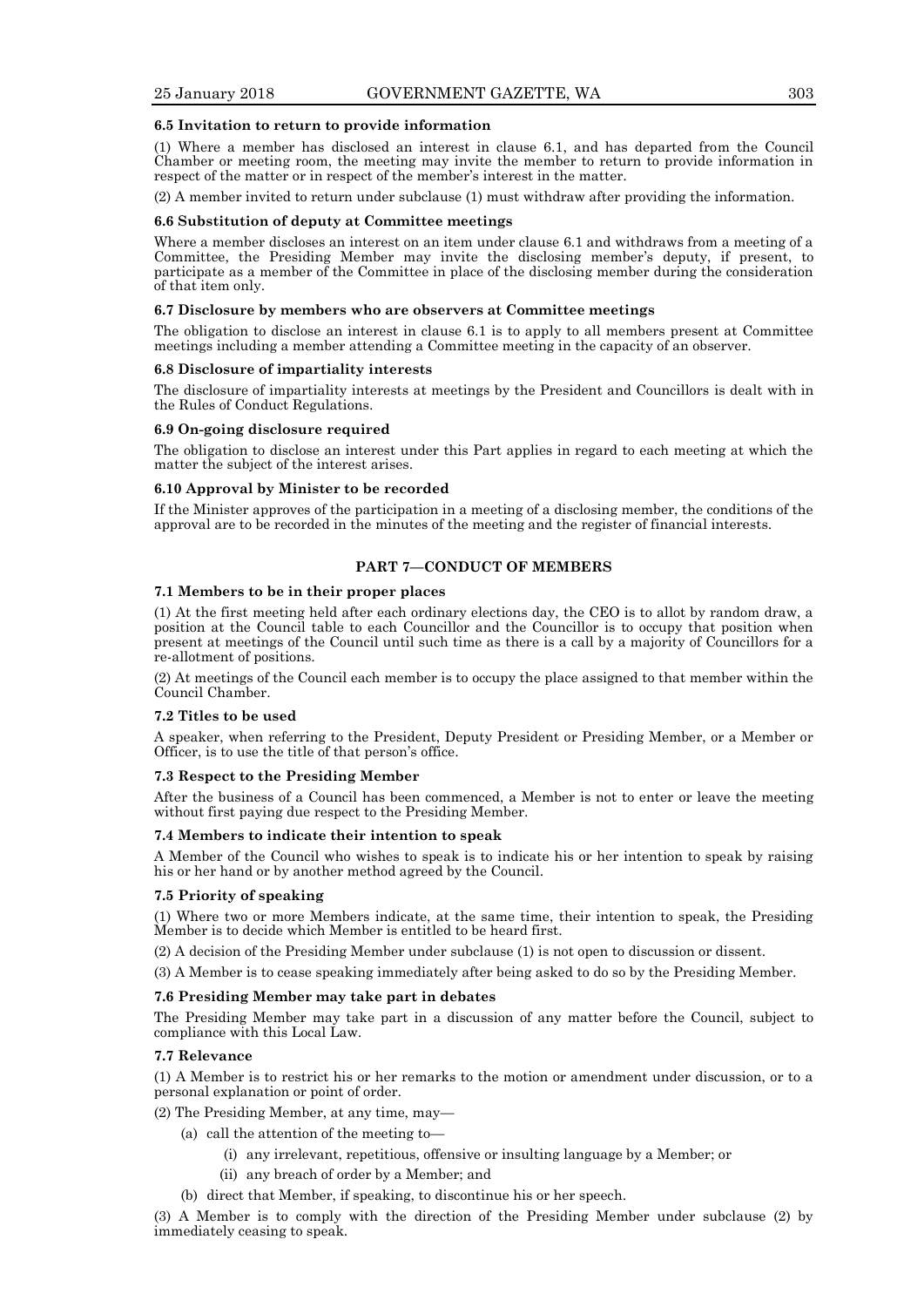## **7.8 Speaking twice**

A Member is not to address the Council more than once on any motion or amendment except—

- (a) as the mover of a substantive motion, to exercise a right of reply;
- (b) to raise a point of order; or
- (c) to make a personal explanation.

### **7.9 Duration of speeches**

(1) A Member is not to speak on any matter for more than 5 minutes without the consent of the Council which, if given, is to be given without debate.

(2) An extension under this clause cannot be given to allow a Member's total speaking time to exceed 10 minutes.

#### **7.10 No speaking after conclusion of debate**

A Member is not to speak on any motion or amendment—

- (a) after the mover has replied; or
- (b) after the motion has been put.

#### **7.11 No interruption**

A member must not interrupt another member who is speaking unless—

- (a) to raise a point of order;
- (b) to call attention to the absence of a quorum;
- (c) to make a personal explanation under clause 7.12; or
- (d) to move a procedural motion that the member be no longer heard (see clause  $11(1)(e)$ ).

### **7.12 Personal explanations**

(1) A Member who wishes to make a personal explanation relating to a matter referred to by another Member who is then speaking is to indicate to the Presiding Member his or her intention to make a personal explanation.

(2) The Presiding Member is to determine whether the personal explanation is to be heard immediately or at the conclusion of the speech by the other Member.

(3) A Member making a personal explanation is to confine his or her observations to a succinct statement relating to a specific part of the speech at which he or she may have been misunderstood.

#### **7.13 No reopening of discussion**

A Member is not to reopen discussion on any Council decision, except to move that the decision be revoked or changed.

#### **7.14 No adverse reflection on decision**

(1) A member is not to reflect adversely on a decision of the Council except on a motion that the decision be revoked or changed.

 $(2)$  A member is not

- (a) to reflect adversely on the character or actions of another member or officer; or
- (b) to impute any motive to a member or officer,

unless the meeting resolves, without debate, that the motion then before the meeting cannot otherwise be adequately considered.

#### **7.15 Offensive Language**

(1) A member is not to use offensive or objectionable expressions in reference to any member, officer or other person.

(2) If a member specifically requests, immediately after their use, that any particular words used by a member be recorded in the minutes, the Presiding Member is to cause the words used to be taken down and read to the meeting for verification and then be recorded in the minutes.

#### **7.16 Withdrawal of offensive language**

(1) A member who, in the opinion of the Presiding Member and in the absence of a resolution under clause 7.14—

- (a) reflects adversely on the character or actions of another member or employee;
- (b) imputes any motive to a member or employee; or
- (c) uses an expression that is offensive or objectionable,

(2) If a Member fails to comply with a direction of the Presiding Member under subclause (1), the Presiding Member may refuse to hear the member further on the matter then under discussion and call on the next speaker.

## **PART 8—PRESERVING ORDER**

## **8.1 Presiding Member to preserve order**

(1) The Presiding Member is to preserve order, and, whenever he or she considers necessary, may call any member or other person to order.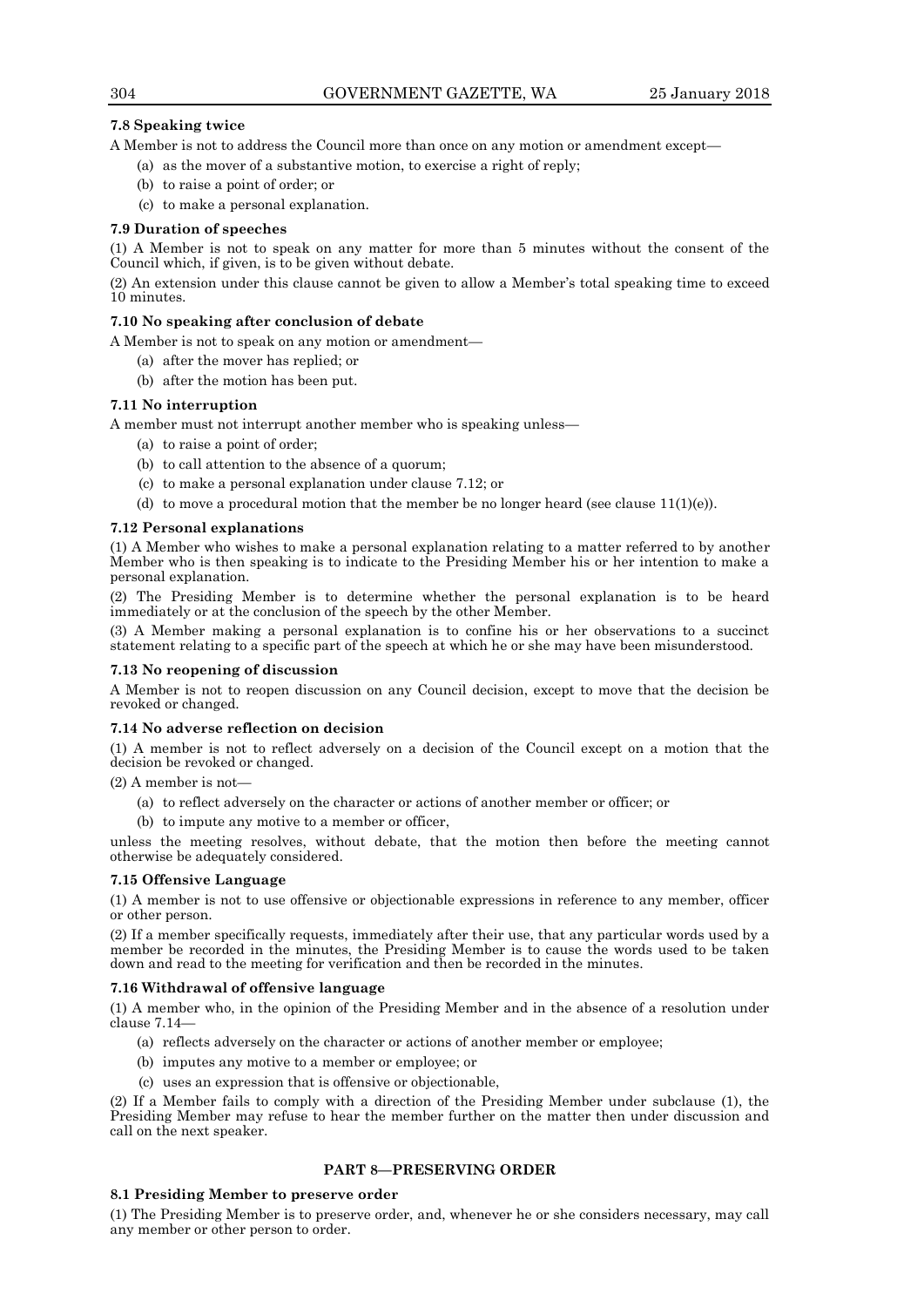(2) When the Presiding Member speaks during a debate, any member then speaking, or indicating that he or she wishes to speak, is immediately to sit down and every member present is to preserve strict silence so that the Presiding Member may be heard without interruption.

(3) Subclause (2) is not to be used by the Presiding Member to exercise the right provided in clause 7.6, but to preserve order.

#### **8.2 Points of order**

(1) Without limitation, the following acts are to be taken as being out of order—

- (a) discussion of a matter not before the meeting;
- (b) the use of offensive or objectionable language; or
- (c) the violation of any written law, including this local law, provided that the member making the point of order states the written law believed to be breached.

(2) Despite anything in this local law to the contrary, a point of order—

- (a) takes precedence over any discussion; and
- (b) until determined, suspends the consideration or discussion of any other matter.

#### **8.3 Procedures on a point of order**

(1) Upon a matter of order arising during the progress of a debate, any member may raise a point of order with the Presiding Member including interrupting the speaker.

(2) Any member who is speaking when a point of order is raised in subclause (1) is to immediately stop speaking while the Presiding Member listens to the point of order.

(3) A member raising a point of order is to specify one of the grounds of the breach of order before speaking further on the matter.

(4) A member who is expressing a difference of opinion or contradicting a speaker is not to be taken as raising a point of order.

#### **8.4 Calling attention to breach**

A member may, at any time, draw the attention of the Presiding Member to any breach of this local law.

#### **8.5 Ruling by the Presiding Member**

(1) The Presiding Member is to rule on any point of order which is raised by either upholding or rejecting the point of order.

(2) A ruling by the Presiding Member on a point of order—

(a) is to be final unless the majority of members then present and voting, on a motion moved immediately after the ruling, dissent from the ruling.

(3) Subject to a motion of dissent being carried under subclause (2), if the Presiding Member rules that—

- (a) any motion, amendment or other matter before the meeting is out of order, it is not to be considered further; and
- (b) a statement made or act done by a member is out of order, the Presiding Member may require the Member to make an explanation, retraction or apology.

### **8.6 Continued breach of order**

If a member—

- (a) persists in any conduct that the Presiding Member had ruled is out of order; or
- (b) refuses to make an explanation, retraction or apology required by the Presiding Member under clause 8.5(3),

the Presiding Member may direct the Member to refrain from taking any further part in the matter under discussion, other than by voting, and the Member is to comply with that direction.

#### **8.7 Right of Presiding Member to adjourn**

(1) For the purpose of preserving or regaining order, the Presiding Member may adjourn the meeting for a period of up to 15 minutes.

(2) On resumption, the debate is to continue at the point at which the meeting was adjourned.

(3) If, at any one meeting, the Presiding Member adjourns the meeting more than once for the purpose of preserving or regaining order, the second or subsequent adjournment may be to a later time on the same day or to another day.

(4) If there is an adjournment under this clause, the names of the members who have spoken on the matter before the adjournment are to be recorded.

## **PART 9—MOTIONS AND AMENDMENTS**

#### **9.1 Recommendations in reports**

(1) Where the Council or a Committee adopts a recommendation contained in a report, either with or without amendment, the recommendation so adopted is taken to be a decision of the Council or the Committee (as the case may be).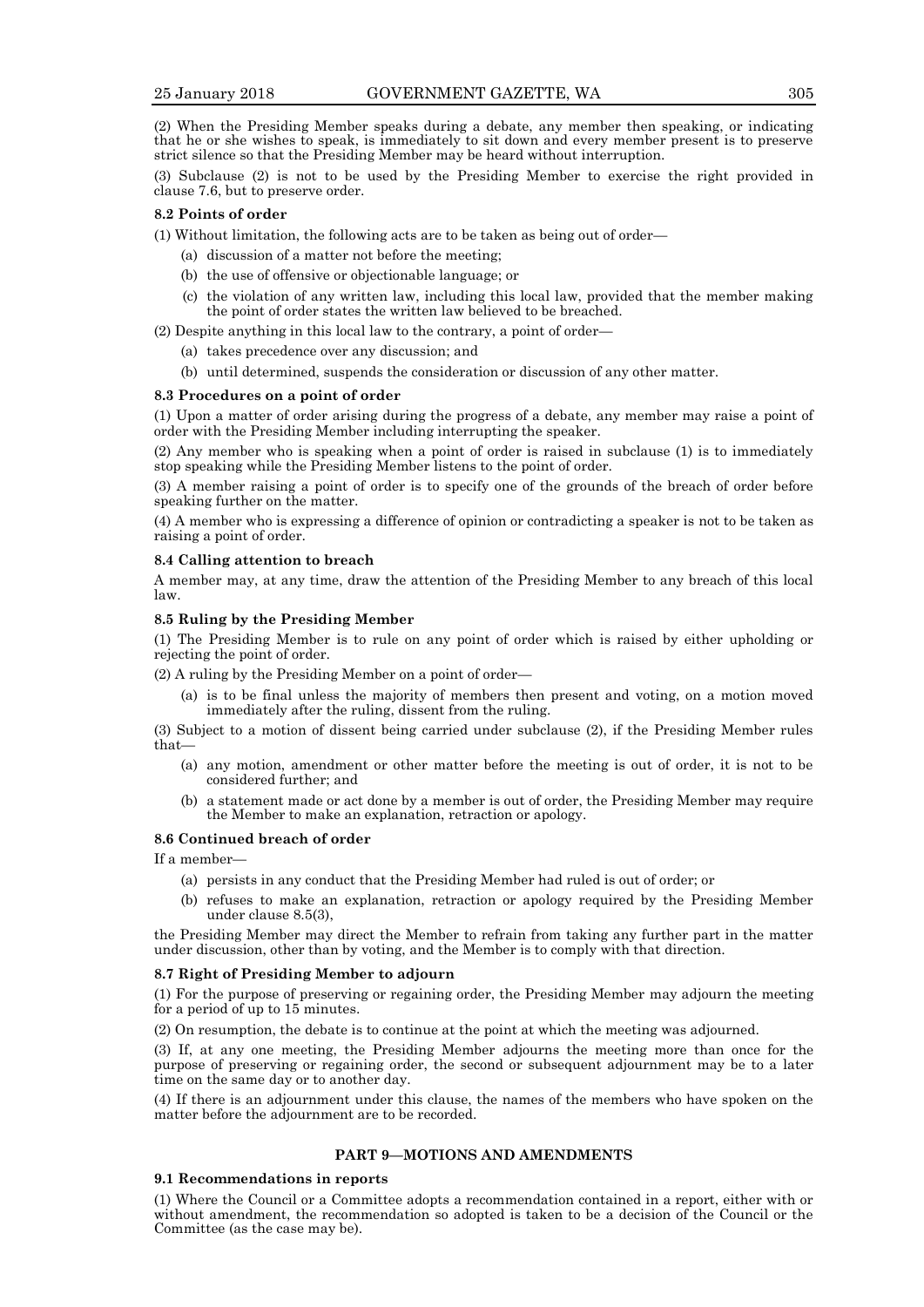(2) Where a motion, if carried, would be significantly different from the relevant written recommendation of an employee or Committee, the reason for the decision is to be recorded in the minutes of the meeting in accordance with the Regulations.

(3) A Committee may make a recommendation to the Council which—

- (a) is relevant to the purpose for which the Committee is established by the Council; and
- (b) the Committee considers requires consideration by the Council.

(4) Where a Committee makes a recommendation for consideration by the Council, the CEO must prepare or cause to be prepared a report to the Council with respect to the recommendation.

#### **9.2 Adoption of recommendations en bloc**

A member may move a motion to adopt by one resolution, all the recommendations or a group of recommendations from a Committee or several reports, without amendment or qualification after having first identified those recommendations, if any—

- (a) which require adoption by an absolute or special majority vote;
- (b) in which an interest has been disclosed;
- (c) that has been subject of a petition or deputation;
- (d) which any member has indicated the wish to debate; and
- (e) in which any member has indicated the wish to ask a question or to raise a point of clarification,

and, each of those recommendations referred to in paragraphs (a), (b), (c), (d) and (e) must be considered separately.

## **9.3 Motions**

(1) A member who wishes to move a primary motion, or an amendment to a primary motion—

- (a) is to state the substance of the motion before speaking to it; and
- (b) is to put the motion or amendment in writing if—
	- (i) in the opinion of the Presiding Member, the motion or amendment is significantly different to the relevant written recommendation of a Committee or an employee (including a person who, under a contract for services with the local government, provides advice or a report on the matter); or
	- (ii) the member is otherwise required to do so by the Presiding Member.

(2) The written terms of the motion or amendment are to be given to the CEO who is to ensure that they are recorded in the minutes.

(3) The Presiding Member may require that a complex primary motion, or a complex amendment to a primary motion, is to be broken down and put in the form of more than one motion, each of which is to be put in sequence.

#### **9.4 Motions to be seconded**

(1) A motion, or an amendment to a motion, is not open to debate until it has been seconded.

(2) A motion to revoke or change a decision made at a Council or Committee meeting is not open to debate unless the motion has the support required under the Regulations.

(3) A member seconding a motion has the right to speak on the motion later in the debate.

(4) A motion is not to be amended by the mover without the consent of the seconder.

#### **9.5 Unopposed motions**

(1) Immediately after a motion has been moved and seconded, the Presiding Member may ask the meeting if any member opposes it.

(2) If no member opposes the motion, the Presiding Member may declare it carried without

(3) A motion carried under subclause (2) is to be recorded in the minutes as a unanimous decision of the Council or Committee.

(4) If a member opposes a motion, the motion is to be dealt with under this Part.

#### **9.6 Withdrawing motions**

(1) A motion or amendment may be withdrawn by the mover, with the consent of the seconder, and no member is to speak on it after it has been withdrawn.

(2) If an amendment has been proposed to a primary motion, the primary motion cannot be withdrawn, except by consent of the majority of members, until the amendment proposed has been withdrawn or lost.

## **9.7 One motion at a time**

The Council or a Committee—

- (a) is not to accept a substantive motion while another substantive motion is being debated; and
- (b) is not to consider more than one substantive motion at any time.

### **9.8 Permissible motions on recommendation from Committee**

A recommendation made by a Committee may be—

- (a) adopted by the Council without amendment;
- (b) rejected by the Council and replaced by an alternative decision;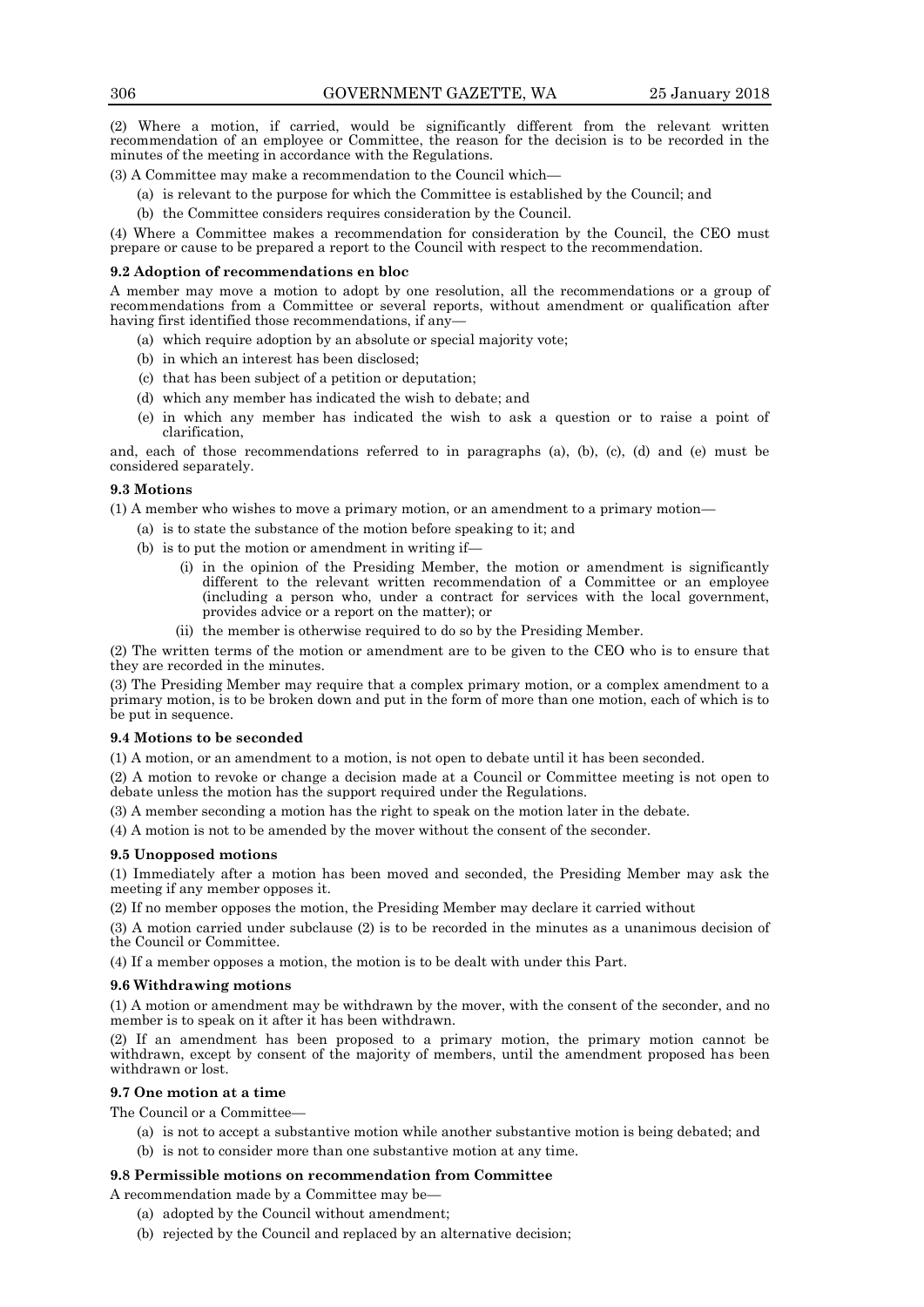- (c) subject to clause 9.9(2), amended, and adopted as amended by the Council; or
- (d) referred back to the Committee for further consideration.

#### **9.9 Amendments**

(1) A member may move an amendment to a primary motion at any time during debate on the motion, except—

- (a) if the mover has been called by the Presiding Member to exercise the right of reply; or
- (b) if the member has already spoken to the primary motion;
- (c) if another amendment is being debated, or has not been withdrawn, carried or lost; or
- (d) during debate on a procedural motion.

(2) An amendment must be relevant to the primary motion to which it is moved and must not have the effect of negating the primary motion.

(3) An amendment to a primary motion is to take only one of the following forms—

- (a) that certain words be omitted;
- (b) that certain parts be omitted and others substituted or added; or
- (c) that certain words be added.

(4) Only one amendment is to be debated at a time, but as often as an amendment is withdrawn, carried or lost, another amendment may be moved before the primary motion is put to the vote.

(5) Where an amendment is carried, the primary motion as amended is, for all purposes of subsequent debate, to be treated as a primary motion.

(6) An amendment must be read by the mover before being seconded.

#### **PART 10—DEBATE OF MOTIONS**

#### **10.1 Order of call in debate**

The Presiding Member is to call speakers to a motion in the following order—

- (a) the mover to state the motion;
- (b) a seconder to the motion;
- (c) the mover to speak to the motion;
- (d) the seconder to speak to the motion;
- (e) other speakers against and for the motion, alternating where possible; and
- (f) mover takes right of reply which closes debate.

#### **10.2 Limit of debate**

The Presiding Member may offer the right of reply and put the motion to the vote if he or she believes that sufficient discussion has taken place even though all members may not have spoken.

#### **10.3 Member may require motion to be read**

A member may require the motion under discussion to be read at any time during a debate, but not so as to interrupt any other member who is speaking.

## **10.4 Consent of seconder required for alteration**

The mover of a substantive motion may not alter the wording of the motion without the consent of the seconder.

#### **10.5 Order of amendments**

Any number of amendments may be proposed to a substantive motion, but when an amendment is moved to a substantive motion, no second or subsequent amendment is to be moved or considered until the first amendment has been withdrawn, carried or lost.

#### **10.6 Form of an amendment**

An amendment must add, delete, or substitute words to the substantive motion.

#### **10.7 Amendment must not negate original motion**

An amendment to a substantive motion cannot negate the original motion or the intent of the original motion.

#### **10.8 Relevance of amendments**

Each amendment is to be relevant to the motion in respect of which it is moved.

#### **10.9 Mover of motion may speak on amendment**

Any member may speak during debate on an amendment.

#### **10.10 Effect of an amendment**

If an amendment to a substantive motion is carried, the motion as amended then becomes the substantive motion, on which any Member may speak and any further amendment may be moved.

#### **10.11 Withdrawal of motion or amendment**

(1) Subject to subclause (2), the Council may, without debate, grant leave to withdraw a motion or amendment on the request of the mover of the motion or amendment and with the approval of the seconder.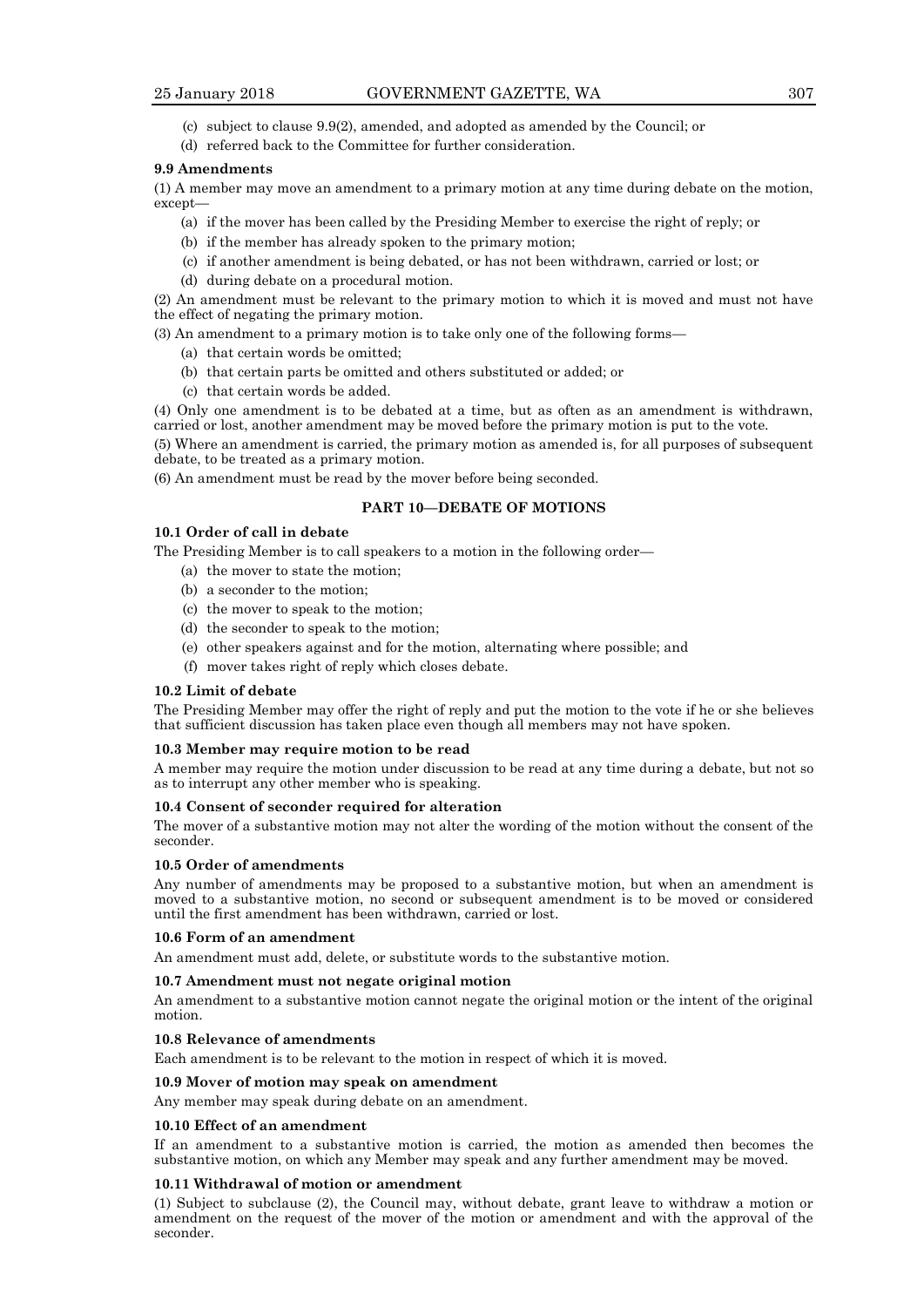(2) Where an amendment has been proposed to a substantive motion, the substantive motion is not to be withdrawn, except by consent of the majority of Members present, until the amendment proposed has been withdrawn or lost.

## **10.12 Right of reply**

(1) The mover of a substantive motion has the right of reply.

(2) The mover of any amendment to a substantive motion has a right of reply.

- (3) The right of the reply may only be exercised—
	- (a) where no amendment is moved to the substantive motion—at the conclusion of the discussion on the motion; or
	- (b) where one or more amendments have been moved to the substantive motion—at the conclusion of the discussion on the substantive motion and any amendments.

(4) After the mover of the substantive motion has commenced the reply—

- (a) no other Member is to speak on the question;
- (b) there is to be no further discussion on, or any further amendment to, the motion.

(5) The right of the reply is to be confined to rebutting arguments raised by previous speakers and no new matter is to be introduced.

(6) At the conclusion of the right of reply, the substantive motion, or the substantive motion as amended, is immediately to be put to the vote.

## **PART 11—PROCEDURAL MOTIONS**

#### **11.1 Permissible procedural motions**

In addition to the right to move an amendment to a primary motion, a member may move the following procedural motions—

- (a) that the motion be deferred
- (b) that the meeting proceed to the next item of business;
- (c) that the debate be adjourned;
- (d) that the meeting now adjourn;
- (e) that the motion be now put;
- (f) that the motion lie on the table;
- (g) that the member be no longer heard;
- (h) that the ruling of the Presiding Member be overruled;
- (i) that the item be referred back to the appropriate Committee; or
- (j) that the meeting be closed to members of the public.

## **11.2 No debate on procedural motions**

(1) The mover of a motion specified in paragraph (a), (b), (c), (d), (f), (g), (i) or (j) of clause 11.1 may speak to the motion for not more than 5 minutes, the seconder is not to speak other than to formally second the motion, and there is to be no debate on the motion.

(2) The mover of a motion specified in paragraph (e) or (h) of clause 11.1 may not speak to the motion, the seconder is not to speak other than to formally second the motion, and there is to be no debate on the motion.

### **11.3 Who may move**

With the exception of subclause 11.1(h), a member who has moved, seconded, or spoken for or against the primary motion, or any amendment to the primary motion, cannot move any procedural motion which, if carried, would close the debate on the primary motion or amendment.

#### **11.4 Procedural motions—right of reply on substantive motion**

The carrying of a procedural motion which closes debate on the primary motion or amendment and forces a decision on the primary motion or amendment does not deny the right of reply to the mover of the substantive motion.

#### **11.5 Meeting to proceed to the next business**

The motion "that the meeting proceed to the next business", if carried, has the effect that—

- (a) the debate on the substantive motion or amendment ceases immediately;
- (b) no decision is made on the substantive motion;
- (c) the Council moves to the next item of business; and
- (d) there is no requirement for the matter to be raised again for consideration.

## **11.6 Debate to be adjourned**

A motion "that the debate be adjourned"—

- (a) is to state the time to which the debate is to be adjourned; and
- (b) if carried, has the effect that all debate on the substantive motion or amendment ceases immediately, but continues at the time stated in the motion.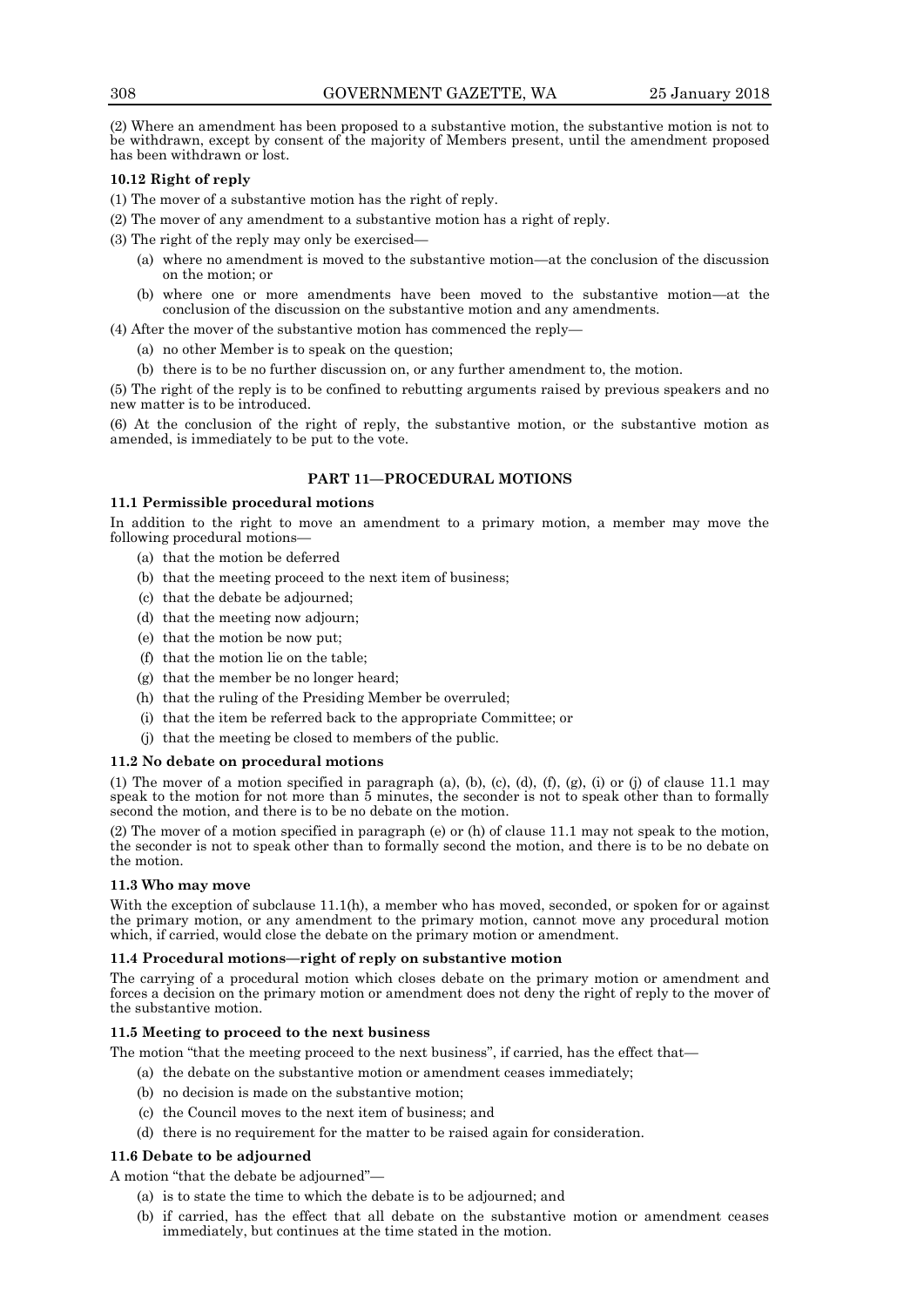#### **11.7 Meeting now adjourn**

(1) A Member is not to move or second more than one motion of adjournment during the same sitting of the Council.

(2) Before putting the motion for the adjournment of the Council, the Presiding Member may seek leave of the Council to deal first with matters that may be the subject of an adoption by exception resolution.

(3) A motion "that the meeting now adjourn"—

- (a) is to state the time and date to which the meeting is to be adjourned; and
- (b) if carried, has the effect that the meeting is adjourned to the time and date specified in the motion.

(4) A meeting adjourned under subclause (3) is to continue from the point at which it was adjourned, unless the Presiding Member or the Council determines otherwise.

#### **11.8 Motion to be put**

(1) If the motion "that the motion be now put", is carried during debate on a substantive motion without amendment, the Presiding Member is to offer the right of reply and then put the motion to the vote without further debate.

(2) If the motion "that the motion be now put" is carried during discussion of an amendment, the Presiding Member is to put the amendment to the vote without further debate.

(3) This motion, if lost, causes debate to continue.

#### **11.9 Member to be no longer heard**

If the motion "that the member be no longer heard", is carried, the speaker against whom the motion has been moved cannot speak further on the current substantive motion, or any amendment relating to it, except to exercise the right of reply if he or she is the mover of the substantive motion.

#### **11.10 Ruling of the Presiding Member to be disagreed with**

If the motion "that the ruling of the Presiding Member be disagreed with", is carried, that ruling is to have no effect and the meeting is to proceed accordingly.

## **11.11 The motion be deferred—effect of motion**

(1) If a motion "that the motion be deferred", is carried, then all debate on the primary motion and any amendment is to cease and the motion or amendment is to be resubmitted for consideration at a time and date specified in the motion.

(2) A motion "that the motion be deferred" must not be moved in respect of the election of a Presiding Member or the Deputy President.

(3) A member must not, at the same meeting, move or second

#### **PART 12—VOTING**

#### **12.1 Motion—when put**

(1) Immediately after the debate on any motion is concluded and the right of reply has been exercised, the Presiding Member—

- (a) is to put the motion to the Council; and
- (b) if requested by any Member, is to again state the terms of the motion.

(2) A Member is not to leave the meeting when the Presiding Member is putting any motion.

#### **12.2 Voting**

Voting is dealt with in the Act and the Regulations.

#### **12.3 Majorities required for decisions**

The majorities required for decisions of the Council and committees are dealt with in the Act.

#### **12.4 Method of taking vote**

(1) In taking the vote on any motion or amendment the Presiding Member—

- (a) is to put the motion, first in the affirmative, and then in the negative;
- (b) may put the motion in this way as often as may be necessary to enable him or her to determine whether the affirmative or the negative has the majority of votes;
- (c) may accept a vote on the voices or may require a show of hands; and,
- (d) is, subject to this clause, to declare the result.

(2) If a Member calls for a show of hands, the result of the vote is to be determined on the count of raised hands.

(3) If a member of council or a committee specifically requests that there be recorded—

- (a) his or her vote; or,
- (b) the vote of all members present,

on a matter voted on at a meeting of the council or committee, the person presiding is to cause the vote or votes, as the case may be, to be recorded in the minutes.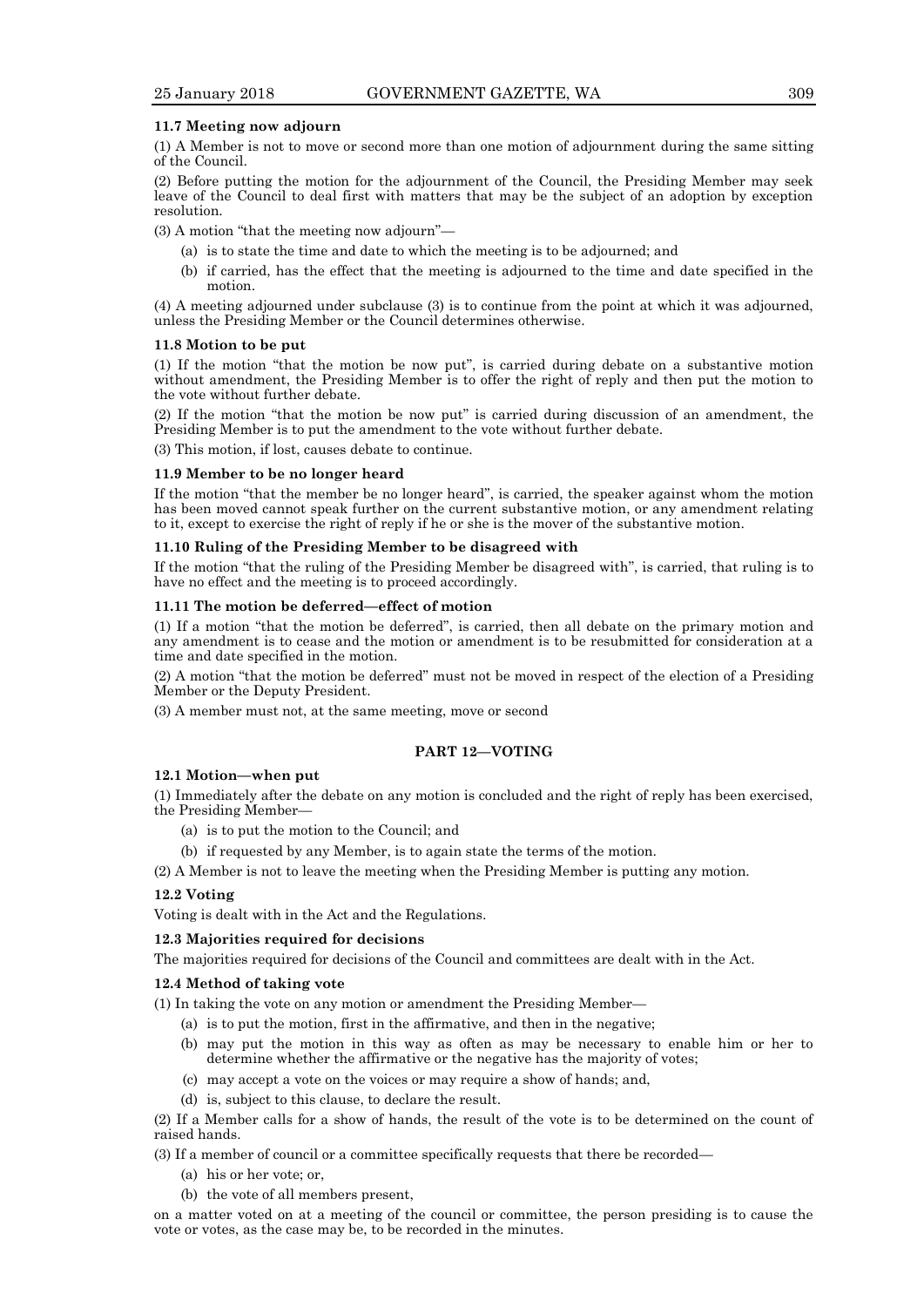(4) If a Member calls for a division—

- (a) those voting in the affirmative are to pass to the right of the Chair; and
- (b) those voting in the negative are to pass to the left of the Chair.
- (5) For every division, the CEO is to record—
	- (a) the name of each member who voted; and
	- (b) whether he or she voted in the affirmative or negative.

## **PART 13—REVOKING OR CHANGING DECISIONS**

#### **13.1 Requirements to revoke or change decisions**

The requirements to revoke or change a decision made at a meeting are dealt with in the Regulations.

#### **13.2 Limitations on powers to revoke or change decisions**

(1) Subject to subclause (2), the Council or a committee is not to consider a motion to revoke or change a decision—

- (a) where, at the time the motion is moved or notice is given, any action has been taken under clause 13.3 to implement the decision; or
- (b) where the decision is procedural in its form or effect.

(2) The Council or a committee may consider a motion to revoke or change a decision of the kind described in subclause  $(1)(a)$  if the motion is accompanied by a written statement of the legal and financial consequences of carrying the motion.

## **13.3 Implementing a decision**

(1) In this clause—

- (a) "authorisation" means a licence, permit, approval or other means of authorising a person to do anything;
- (b) "implement", in relation to a decision, includes—
	- (i) communicate notice of the decision to a person affected by, or with an interest in, the decision; and
	- (ii) take any other action to give effect to the decision; and
- (c) "valid notice of revocation motion" means a notice of motion to revoke or change a decision that complies with the requirements of the Act, Regulations and the Local Laws and may be considered, but has not yet been considered, by the Council or a committee as the case may be.

(2) Subject to subclause (4), and unless a resolution is made under subclause (3), a decision made at a meeting is not to be implemented by the CEO or any other person until the afternoon of the first business day after the commencement of the meeting at which the decision was made.

(3) The Council or a committee may, by resolution carried at the same meeting at which a decision was made, direct the CEO or another person to take immediate action to implement the decision.

(4) A decision made at a meeting is not to be implemented by the CEO or any other person—

- (a) if, before commencing any implementation action, the CEO or that person is given a valid notice of revocation motion; and
- (b) unless and until the valid notice of revocation motion has been determined by the Council or the committee as the case may be.

(5) The CEO is to ensure that members of the public attending the meeting are informed by an appropriate notice that a decision to grant an authorisation—

- (a) is to take effect only in accordance with this clause; and
- (b) cannot be acted upon by the person who has been granted the authorisation unless and until the decision has been implemented in accordance with this clause.

## **PART 14—ESTABLISHMENT AND MEMBERSHIP OF COMMITTEES**

## **14.1 Establishment of committees**

(1) The establishment of committees is dealt with in the Act.

(2) A Council resolution to establish a committee under section 5.8 of the Act is to include—

- (a) the terms of reference of the committee;
- (b) the number of council members, officers and other persons to be appointed to the committee;
- (c) the names or titles of the council members and officers to be appointed to the committee;
- (d) the names of other persons to be appointed to the committee or an explanation of the procedure to be followed to determine the appointments; and
- (e) details of the delegation of any powers or duties to the committee under section 5.16 of the Act.

(3) This Local Law is to apply to the conduct of committee meetings.

#### **14.2 Types of committees**

The types of committees are dealt with in the Act.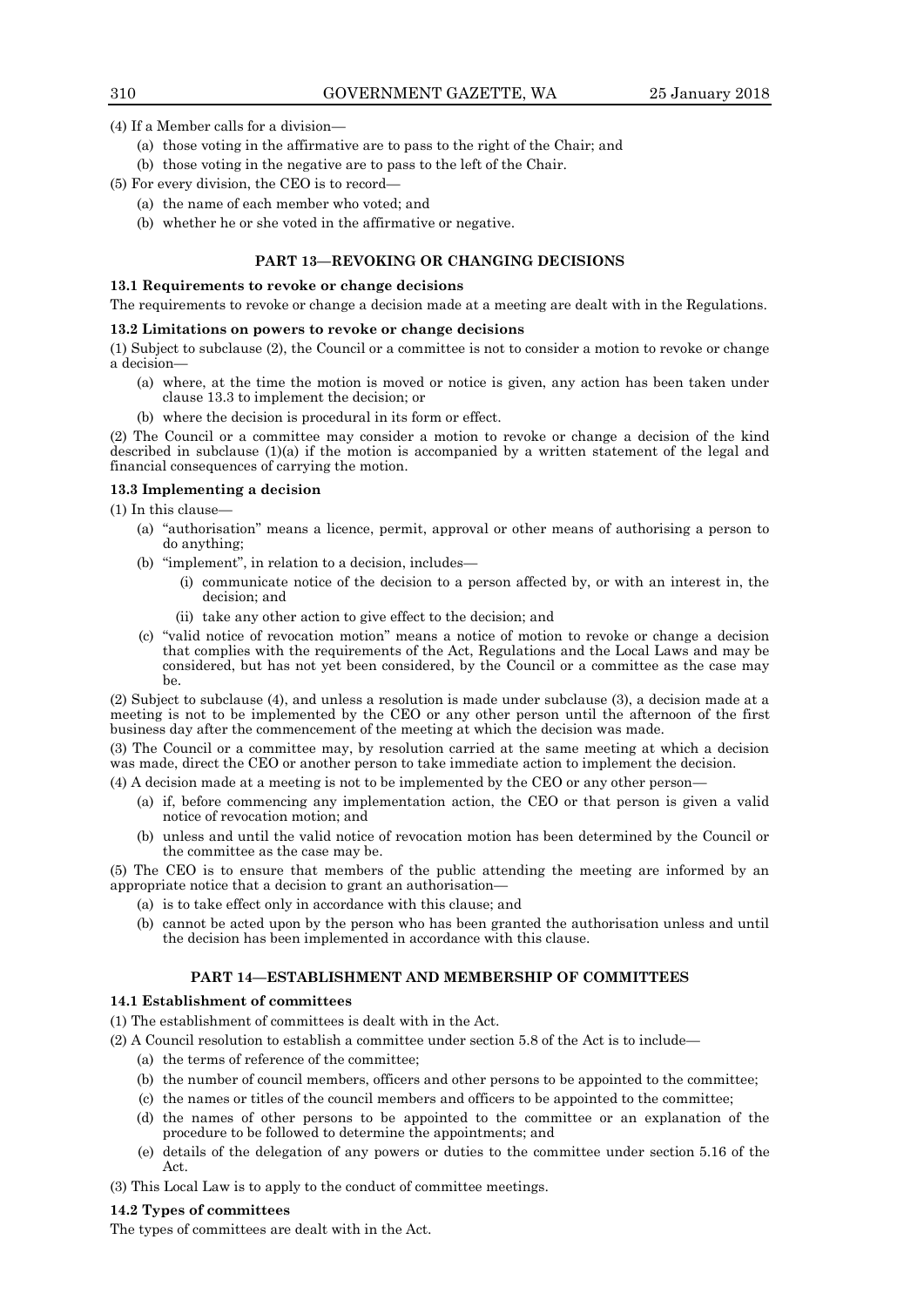#### **14.3 Delegation of some powers and duties to certain committees**

The delegation of some powers and duties to certain committees is dealt with in the Act.

#### **14.4 Limits on delegation of powers and duties to certain committees**

The limits on the delegation of powers and duties to certain committees are dealt with in the Act.

## **14.5 Appointment of committee members**

The appointment of committee members is dealt with in the Act.

#### **14.6 Tenure of committee membership**

Tenure of committee membership is dealt with in the Act.

#### **14.7 Resignation of committee members**

The resignation of committee members is dealt with in the Regulations.

#### **14.8 Register of delegations to committees**

The register of delegations to committees is dealt with in the Act.

#### **14.9 Committees to report**

A committee—

- (a) is answerable to the Council; and
- (b) is to report on its activities when, and to the extent, required by the Council.

#### **PART 15—PROCEDURAL MATTERS**

## **15.1 Presiding Member to ensure compliance**

The Presiding Member of a meeting is to ensure compliance with this local law.

#### **15.2 Suspension of standing orders**

(1) A member may, at any time, move that the operation of one or more of the clauses in this local law be suspended.

(2) A member moving a motion under subclause (1) is to identify the clause or clauses containing the standing orders to be suspended, and state the reasons for the motion, but no other discussion is to take place.

(3) A member moving a motion under subclause (1) is to identify the clause or clauses in this local law to be suspended, and state the reasons for the motion, but no other discussion is to take place.

(4) A motion under subclause (1) which is seconded and carried is to suspend the operation of the clause or clauses to which the motion relates for the duration of the meeting, unless the meeting earlier resolves otherwise.

#### **15.3 Cases not provided for in standing orders**

(1) In situations where—

- (a) standing orders have been suspended; or
- (b) a matter is not regulated by the Act, the Regulations or this local law,

the Presiding Member is to decide questions relating to the conduct of the meeting.

(2) The decision of the Presiding Member under subclause (1) is final, except where a motion of dissent is moved and carried under clause 11.1(h).

## **15.4 Electors' meetings**

The requirements for meeting of the electors are dealt with in the Act and Regulations.

#### **15.5 Electors' meetings—standing orders apply**

This local law applies, so far as is practicable, to any meeting of electors, but where there is any inconsistency between the provisions of this local law and the provisions of the Act, the latter prevail.

#### **15.6 Restriction on voting and speaking at electors' meetings**

The restriction on voting and speaking at electors' meetings is dealt with in the Regulations.

## **15.7 Penalty for contravention of this local law**

A person who breaches a provision of this local law commits an offence.

Penalty: \$1 000, and a daily penalty of \$500

#### **15.8 Who can prosecute**

Who can prosecute is dealt with in the Act.

## **PART 16—COMMON SEAL**

#### **16.1 Custody of the Common Seal**

The CEO is to have charge of the Common Seal of the local government, and is responsible for the safe custody and proper use of it.

#### **16.2 Use of Common Seal**

The use of the Common Seal is dealt with in the Act.